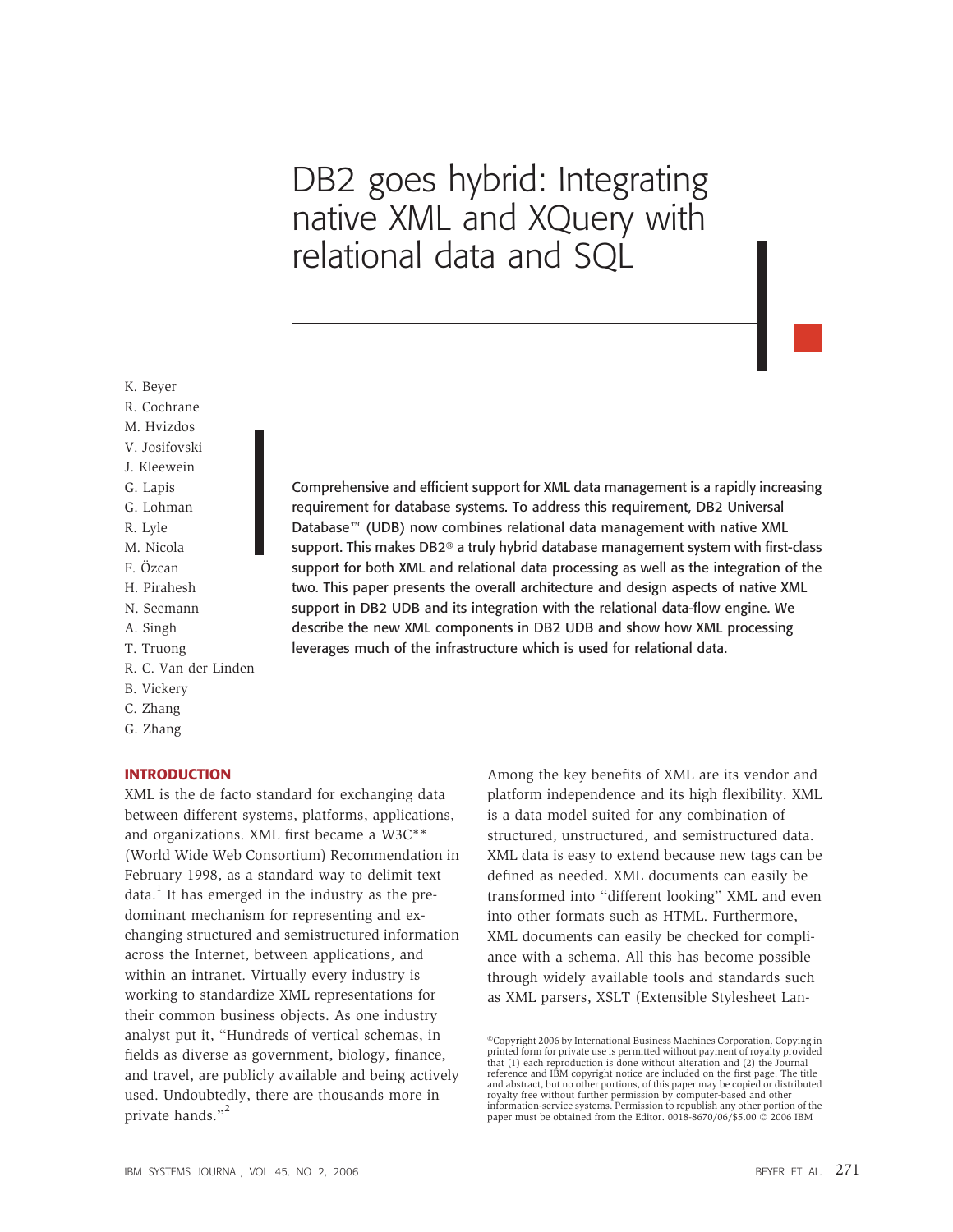guage Transformation), and XML Schema. They greatly relieve applications from the burden of dealing with the particularities of proprietary data formats. In an era where message formats, business forms, and services change frequently, XML reduces the cost and time required to maintain application logic.

With the advent of Web Services and serviceoriented architectures, it is quite common for intracompany and intercompany interactions to be processed by use of XML messages. In such cases, the message is more than the transaction request; it is also a business artifact, such as a purchase order, an order inquiry, an invoice, and so forth. Such messages need to be retained for many reasons, including auditing, regulatory compliance, and nonrepudiation (i.e., a way to guarantee that the sender of a message (or document) cannot later deny having sent the message and that the recipient cannot deny having received the message). For example, a large securities clearing house interacting with member brokers using Web Services is legally obligated to store the XML messages for nonrepudiation. Many of these uses also require extensive search capabilities, and the XML storage must have very high fidelity to preserve digital signatures as required for nonrepudiation. Thus, although its original intent was data interchange, an increasing amount of XML is designed for persistent storage, and enterprises are even retaining XML messages used for data exchange for later analysis.

Another reason for using XML as a permanent storage format is that XML can be a more suitable data model than a relational schema. For example, in life-science applications the data is highly complex and hierarchical and yet may contain significant amounts of unstructured information, which is challenging to store with a relational schema. Most of today's genomic data is still kept in proprietary flat file formats, but major efforts are under way to move to XML.<sup>3</sup>

Many industries rely heavily on existing relational databases and applications to run their businesses and on SQL (Structured Query Language) to manipulate them. Much of the information within XML documents is generated from these databases, and much of the information from XML documents is stored in them. Integration of this well-structured relational information with self-describing XML data is an important evolutionary advance in the data industry.

There are three key factors that led us to build a hybrid relational and native XML database system:

- 1. XML and relational data coexist and complement each other in enterprise solutions. Some types of data are best modeled and stored in a relational format; other types are best suited for XML. Although XML data can be normalized into relational tables, it may not be appropriate to do so. For example, if XML data comes from a multiplicity of schemas, the aggregate size of the relational schema to model all the data may be unacceptable given the usage; for example, an organization may have 1500 electronic forms and require over 30,000 relational tables to represent this data, despite the fact that most forms are seldom used. If XML data has a highly variable schema with respect to time, the impact of changing the corresponding relational schema frequently may make it impractical to model the data in a relational database. This is particularly pronounced when the corresponding schema change would require normalization, such as making a single-valued attribute into a multivalued attribute. If XML data contains many sparse attributes that are only accessed in the context of the parent object, the cost of normalization may be prohibitive and denormalization may be impractical because of limits on the maximum width of a row or the maximum number of columns in a table.
- 2. A successful XML repository requires much of the same infrastructure that already exists in a relational database management system. Such a repository must support all the traditional database properties, such as transactional (ACID) properties, availability, scalability, reliability, usability, manageability and installability. The data must be quickly and efficiently updatable with existing, well-understood isolation levels (i.e., the degree to which concurrent transactions in a database management system can affect each other) and semantics. It must have performance characteristics similar to a relational system. For high-performance bulk processing of XML data, it is important to have an underlying model that is based on a set-at-a-time processing (i.e. applying an operation to a set of rows), as also argued by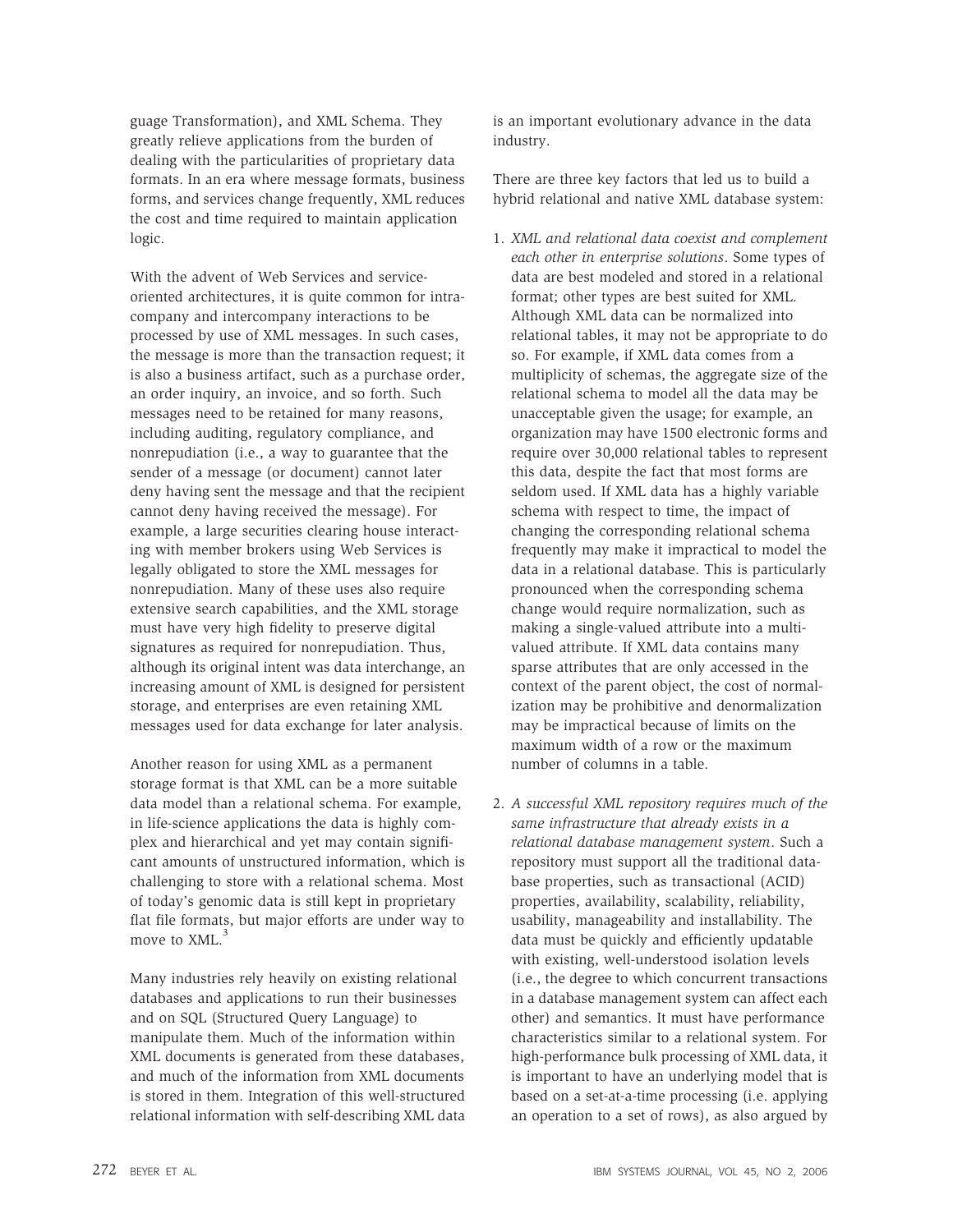Jagadish et al. in Reference 4. Relational database engines are highly scalable as a result of many years of research and tuning. The XML data must be indexable for both parametric and full-text search predicates, and it must be stored in a way that avoids unnecessary joins. This is especially true for common operations like full document retrieval. Furthermore, well-known query rewrite and optimization techniques can be applied to XQuery. The database community has years of innovation in this area, and the database industry has a large investment in systems that solidly support these characteristics. In a hybrid system, much of the infrastructure that supports these characteristics can be reused.

3. XML query languages have considerable conceptual and functional overlap with SQL. XQuery<sup>5</sup> and SQL/XML<sup>6</sup> are the two industry-standard languages that have emerged to query business artifacts encoded in XML. XQuery provides a rich query language that supports the hierarchical structure of XML. SQL/XML extends the relational model with an XML data type, constructs for querying this new data type in conjunction with relational data, and functions for converting between relational and XML data. Despite the slightly different focus of these two languages, they include many similar concepts, including set-based processing, sequence-based processing (i.e., processing an ordered set of items), joins, selections (i.e., returning a subset of a table's rows), projections (i.e., returning a subset of a table's columns), and quantification. Regrettably, they are not directly convertible,<sup>7,8</sup> but a significant portion of a relational data-flow engine is directly applicable to the processing of XML query operations. The principal difference is the introduction of intradocument structure-dependent operations due to the hierarchical nature of XML data. The potential for such extensibility has already been proven through the integration of object capabilities in SQL. We further demonstrate the extensibility of such systems with navigational support for XML.

The other consideration that shaped the overall design and architecture of the system was the need to support schema evolution. A repository must support schema evolution to minimize the impact of changes to applications and existing XML data. Schemas for data represented as XML must be very



flexible and can be highly volatile over time. XML is increasingly used to represent actual business artifacts, such as derivatives contracts, mortgages, and legislative and legal documents. Most of these artifacts have very long retention requirements: decades (for derivatives contracts), centuries (for mortgages or insurance forms), or indefinitely (for legal and legislative documentation). Therefore, it is critical that an XML repository respond seamlessly to schema changes. This evolution is either impractical or impossible in more rigidly structured relational systems because XML documents must retain their original structure, schema, and content to preserve their digital signatures. Although an individual document typically has an associated schema when it is inserted, a large collection of documents is unlikely to conform to a single schema.

In this paper, we present the native XML features of the upcoming version of DB2\* Universal Database\* (UDB) and DB2 for z/OS\* and describe the underlying architecture and design concepts. We discuss examples illustrating the XML capabilities as well as the integration of XML with SQL and relational data management. (Throughout this paper, unless otherwise indicated, DB2 refers to DB2 UDB.)

### Overview of DB2 with native XML support

A high-level view of DB2 with native XML support is shown in Figure 1. The DB2 storage component manages both conventional relational data storage and the new native XML storage. Both types of storage are accessed by the DB2 engine, which processes SQL/XML and XQuery queries in an integrated manner. DB2 unifies new XML native storage, indexing, and query processing with existing relational storage, indexing, and query process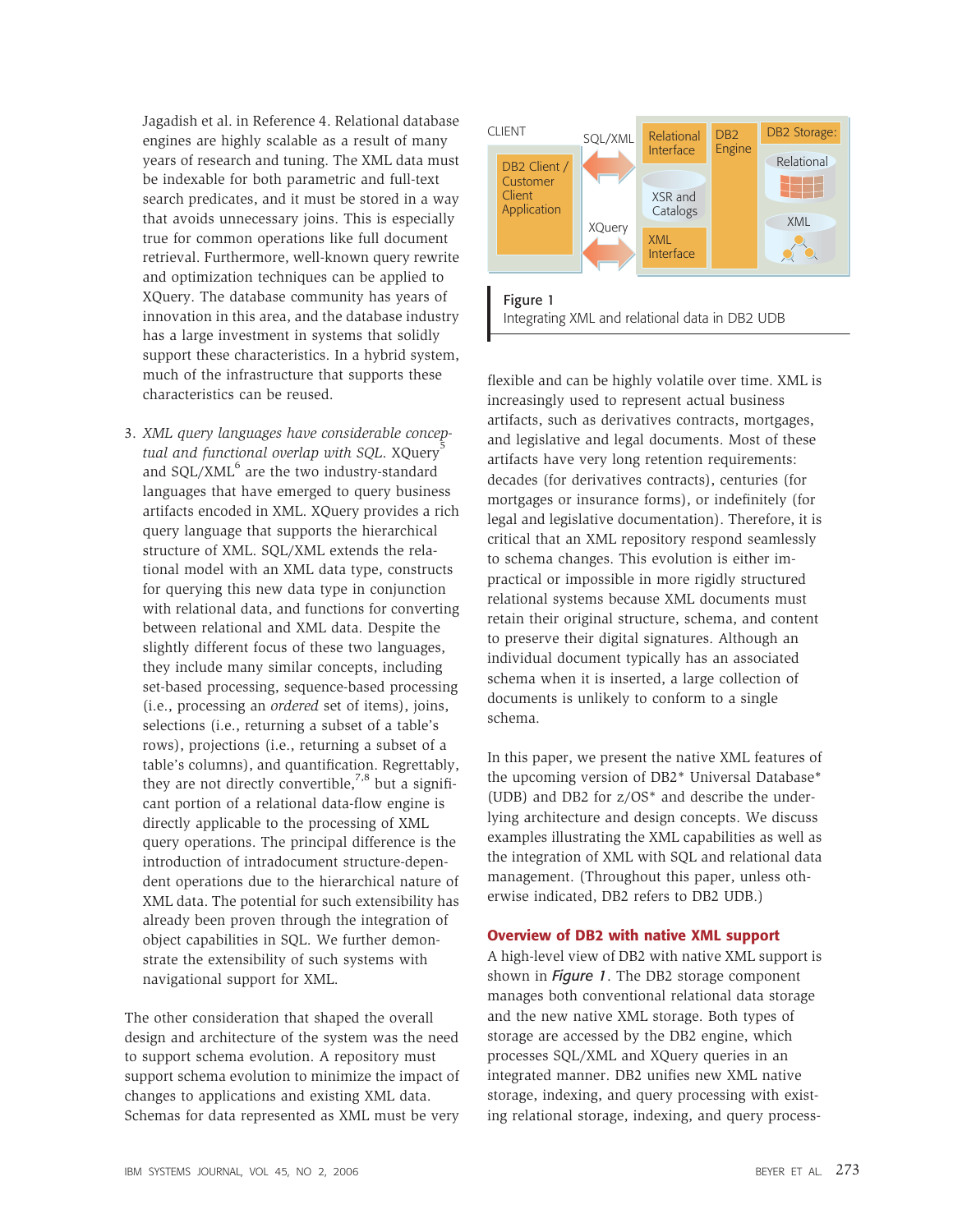ing. Additionally, DB2 provides an XML Schema repository (XSR) to register and maintain XML schemas, and uses those schemas to validate XML documents. Finally, database utilities are enhanced with XML import and export capabilities, as well as with a new graphical XQuery builder.

The addition of native XML support has no impact on existing SQL applications. A client application can continue to use SQL to communicate with the DB2 server through the relational APIs (application programming interfaces) to access and manipulate data in the relational data store. The SQL/XML extensions allow publishing of relational data in XML format and full document retrieval from the native XML storage. Additionally, the new SQL/XML querying functions provide SQL applications with subdocument-level search and extract capabilities, by embedding XQuery statements into SQL statements.

An XML application can interact with the DB2 server through the XML interface by using the XQuery language, which is supported as a stand-alone query language independent of SQL. XQueries can optionally contain SQL statements to combine and correlate XML data with relational data. Application support and API enhancements for XML are discussed in the section ''XML API and application support.''

Because an update language for XML is not yet close enough to standardization, the DB2 server supports full document updates for now. A stored procedure that provides applications with a flexible interface for subdocument level updates is available for XML updates. Currently, this procedure rewrites the full document, but eliminates the need to send documents for update from the DB2 server to the client and back.

DB2 treats both SQL and XQuery as primary query languages. Both operate on their respective data models and can be used independent of each other. However, database applications can benefit immensely from the integration of the two languages that DB2 supports. Because many applications deal with existing relational data and XML simultaneously, queries need to combine and correlate these two types of data. In particular, DB2 has separate parsers for SQL and XQuery statements, but uses a single integrated query compiler for both languages.

No translation from XQuery to SQL is performed. DB2's compiler and optimizer are extended to handle SQL and XQuery in a single modeling framework.<sup>9</sup>

Queries enter the system through either language and are then compiled into an execution plan, as described in the section ''XQuery compilation.'' After parsing, the distinction between SQL/XML and XQuery is discarded in favor of a unified internal representation. The query is modeled as a query graph, using an extended query-graph model.<sup>10</sup> We exploit rich data-flow modeling to perform powerful cross-language optimizations. We extend traditional rewrite optimizations to work with the extended query model and introduce some rewrites specific to the XML query languages. After the rewrite phase, the portions of the query that can be answered by an XML index are detected. This is significantly more challenging than for relational indexes. The query then enters our enhanced cost-based optimizer to plan the new XML index and navigation operators. Once the execution plan is generated, the query can be evaluated by the combined relational-XML runtime engine, which is a relational runtime extended with XML navigation and indexing capabilities.

## The XML data type

At the heart of DB2's native XML support is the XML data type. This is a first-class data type in DB2, just like any other SQL type. SQL/XML aligns the XML data type with the XQuery Data Model, $11$  which closes the algebra and allows XML values to be passed back and forth between SQL/XML and XQuery. (An algebra is closed under a data model if every operation takes as input and produces as output an instance of the data model.) By building a hybrid system, DB2 enables seamless flow of XML data from SQL applications into an XQuery processor and vice versa.

The XML data type can be used in a ''create table'' statement to define one or more columns of type XML, as shown in **Figure 2**. Since XML has no different status than any other type, tables can contain any combination of XML columns and relational columns. Each column of type XML can hold one well-formed XML document for every row of the table. Though every XML document is logically associated with a row of a table, XML and relational columns are stored differently. The rela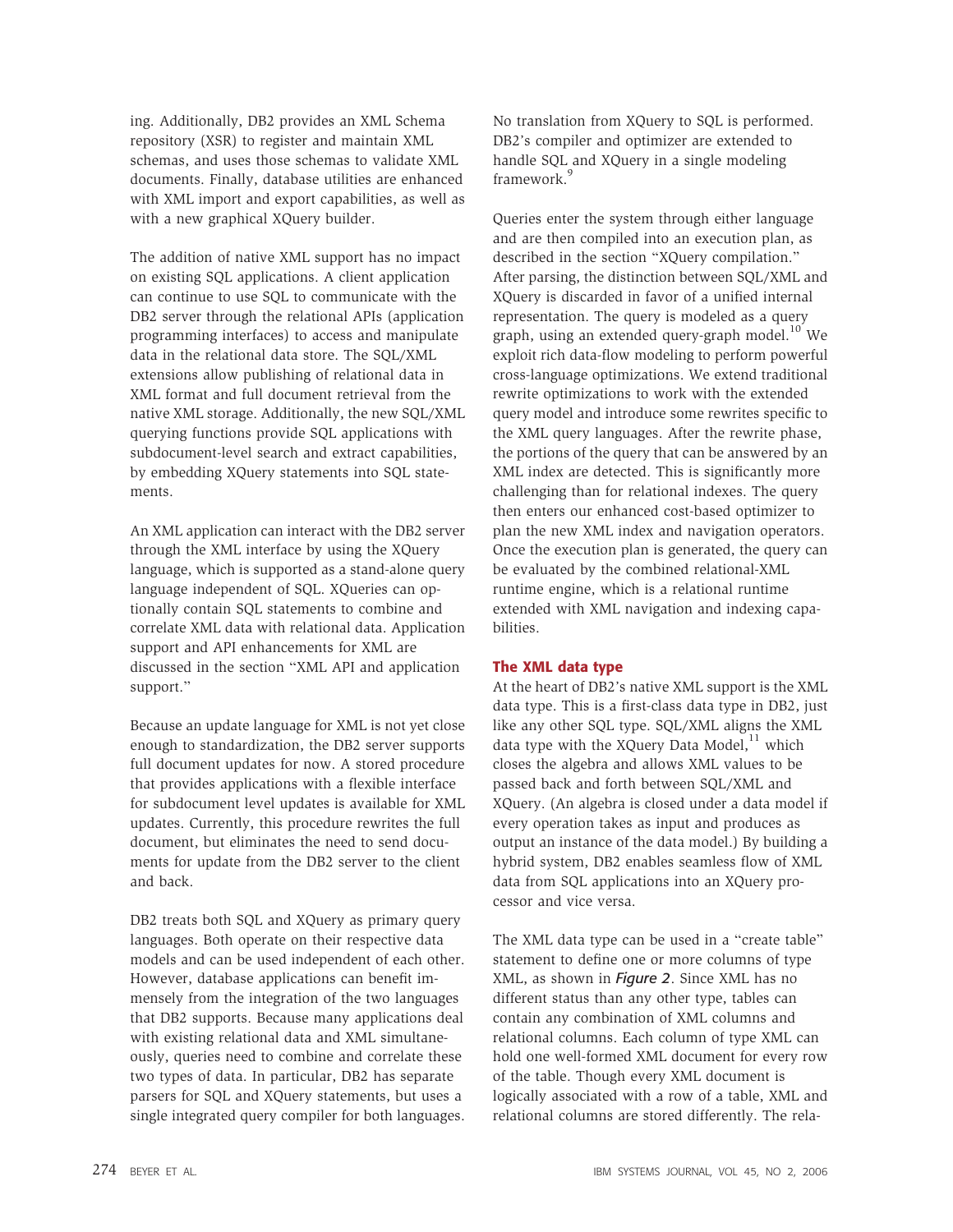tional columns are stored in traditional row structures, whereas the XML data is stored in hierarchical structures. The two are closely linked for efficient cross-access. Native XML storage is described in the section ''Native XML storage.''

An XML schema is not required in order to define an XML column or to insert or query XML data. An XML column can hold schema-less documents as well as documents for many different or evolving XML schemas. Schema validation is optional and may be performed on a per-document basis. Thus, the association between schemas and documents is per document and not per column, providing maximum flexibility.

The XML type has no length associated with it. The XML storage and processing architecture imposes no limit on the size of an XML document. Currently, only the client-server interfaces limit XML documents to 2 GB per document.

Values of type XML are processed in an internal representation that is not a string and not directly comparable to strings. Rather, SQL/XML defines a set of functions that consume or produce the XML data type. One such function, XMLSERIALIZE, converts an XML value into a string value, which is the textual representation of the same XML document. Another function, XMLPARSE, converts a string value that represents an XML document into the corresponding XML value.

The XML type can be used not only as a column type but also as a data type for host variables or parameter bindings in languages such as C, Java\*\*, and COBOL. The section ''XML API and application support'' provides details on this extension to the DB2 APIs. The XML type is also allowed as a parameter and as variables in SQL stored procedures, user-defined functions (UDFs), and external stored procedures written in C and Java. This is important for flexible application development.

## NATIVE XML STORAGE

The amount and nature of XML data can be quite variable, depending on the application. Small XML documents often do not exceed 3000 bytes, but the largest XML documents can be multiple gigabytes in length. Small collections of documents have a few thousand documents, but large collections have billions. Some applications retrieve the entire docucreate table **dept** (deptID char(8),..., deptdoc xml);



Table with a column of type "XML"

ment; others select only a small portion. Some of these documents, once created, are strictly read only, while others are frequently updated.

Designing a storage system for such widely varying workloads is challenging. Documents must be able to span disk pages, and even a single text node could be larger than a page. It is not feasible to traverse every node of a gigabyte document to retrieve a small subtree. Therefore, the system must support direct node access and XQuery's node reference semantics in a concurrent system under all of SQL's isolation levels, and it must support rollback and recovery.

To meet these requirements, DB2 introduces a new native XML storage format to store XML documents as instances of the XQuery Data Model in a structured, type-annotated tree. By storing the binary representation of type-annotated XML trees, repeated parsing and validation of the document is avoided. The binary representation maintains the salient features of the document, however, so that any digital signatures on it are preserved. As each node in every document contains its type information, our storage supports schema evolution fairly easily. Because type information is on the document level, rather than on the column level, each document in a column can conform to a different schema, or to different versions of an evolving schema. Furthermore, every node contains pointers to its parent and children to support efficient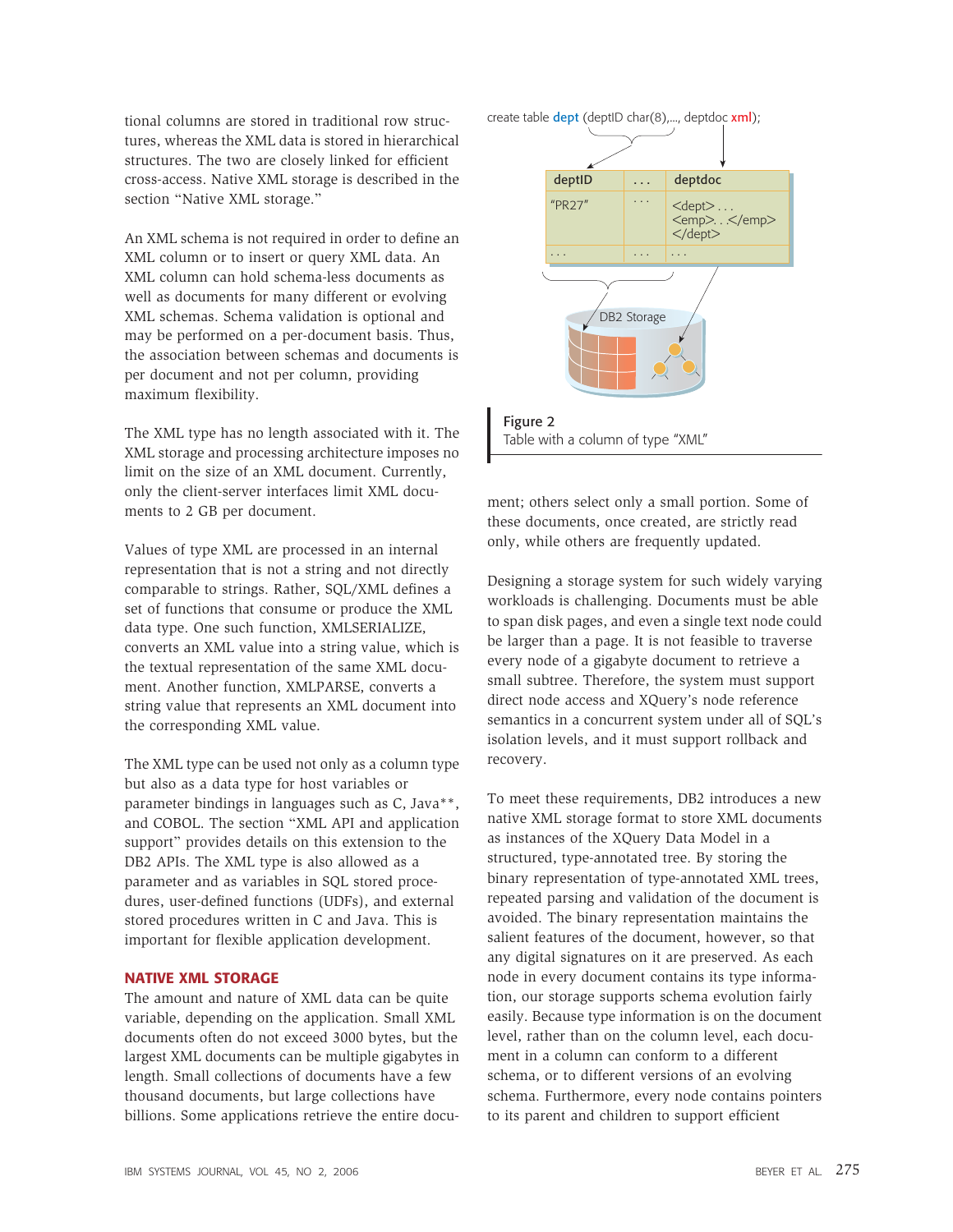navigational queries. Path expressions are evaluated directly for the native format on buffered pages without copying or transforming the data.

To insert XML data into the database, client applications send XML documents in their textual representation to the DB2 server. The server uses a SAX (Simple API for XML) parser to check that incoming documents are well-formed and to perform optional validation. The SAX events are converted into a hierarchical representation of the XML document. For the sample document in Example 1, this hierarchy looks like the document tree in the upper part of *Figure 3*.

## Example 1

```
\ledept loc = "CA"><employee id="901"><name>John Doe</name>
    <phone>408 555 1212</phone><office>344</office></employee><employee id="902"><name>Peter Pan</name>
    <phone>408 555 9918</phone><office>216</office></employee></dept>
```
Replacing tags with StringIDs, as shown in Figure 3, not only reduces memory consumption but also contributes to higher performance for navigational queries. With StringIDs, operations such as node comparisons now operate on integers instead of strings. The mapping table is used for all XML columns in the database, not only to achieve even greater compression, but also, which is more important, to allow the system to easily perform navigation on a mixed set of nodes from several XML columns. Whenever XML nodes or documents are returned as query results, the nodes are serialized back to their text form, including namespaces.

The document tree in the lower part of Figure 3 is similar to the format in which inserted documents are stored on disk pages. Extra information is stored with each node, such as the type annotation if the document was validated. Each element node has a set of child slots for its associated attribute and ordered children. These child slots have hints within them to give an indication of what the child represents. This allows fast navigation across a context node's set of children to find potentially qualifying children without actually visiting each child node. This is important because a child node may be on another page and require additional I/Os. For example, when looking for an employee with a child having a specific name, the 'id' attributes of the employee element and all children without the hint of the target name can be skipped. A unique identifier gives each node both a logical and a physical addressability that can be used in indexing and query evaluation.

If a document tree is too large to fit on one page, it is split into regions, as shown in **Figure 4**. At any level of the document a subtree of nodes can be cut off and become a region. The regions of a document can be stored on separate pages, which do not have to be in physically consecutive order. Our general optimization approach is to keep the number of regions per document as small as possible. Multiple regions can be stored on one page, especially if documents are much smaller than a page and each document is a single region. Nodes with large content can be 'chunked' across multiple pages, and nodes with a large fan-out of children can be 'continued' across multiple pages.

If a document spans multiple pages, its regions are connected by the regions index. A regions index is a system index that is created automatically for every table that contains one or more XML columns. In Figure 4, the document tree is split into three regions shown in gold, orange and green. The gold and the orange regions occupy a full page each. The green region is smaller and fits on a page already containing another small region.

The use of regions and the indirection through the regions index provide important advantages over other approaches, such as the use of physical links between nodes on different pages. From the regions index, DB2 can efficiently prefetch regions for large documents. Since the logical node identifiers are independent of physical node locations, it is much easier to insert, update, and delete nodes or subtrees and to perform document or page reorganization if needed.

The XQuery language uses node reference semantics in its results to allow additional navigation. This is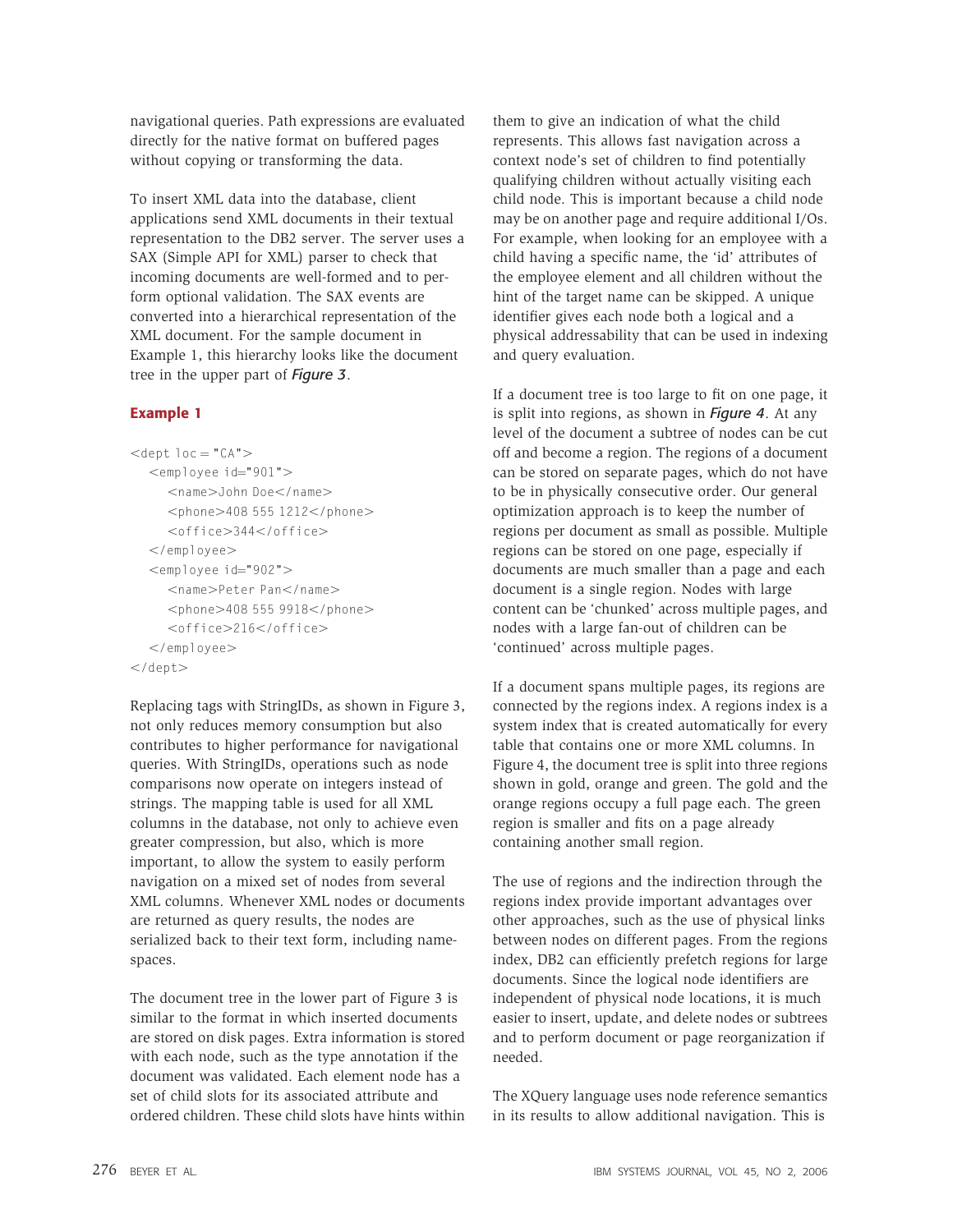

achieved by versioning. As a document is updated, its regions are versioned, leaving multiple versions of a node in the regions index. Only the current version is available in the XML value indexes; new readers thus always find the latest version. Readers that have already qualified a node continue to see a consistent version of the document. Old region versions are removed when there are no references to them; this is detected by checking the oldest reader of the table.

The paged storage of XML documents leverages existing components in DB2, such as the buffer pool manager, the table space layer, the lock manager, and the log manager. Reuse of existing relational engine services for transactions, concurrency, scalability, and recoverability simplifies the implementation and is essential for coexistence with relational

data. Buffer pool services keep active pages in memory. Record management services handle the placement of nodes within a given page, and the logging of nodes or sets of nodes enables failure recovery.

## XML INDEXES

XML applications that manage millions of XML documents are not uncommon. As a result, indexing support for XML data is required to provide high query performance. However, the rich structure of XML introduces new challenges. The obvious interpretation of an index on a relational column is that the values of the column are organized so that the system can quickly locate the rows that satisfy range predicates on the column. The meaning of creating an index on an XML column depends on the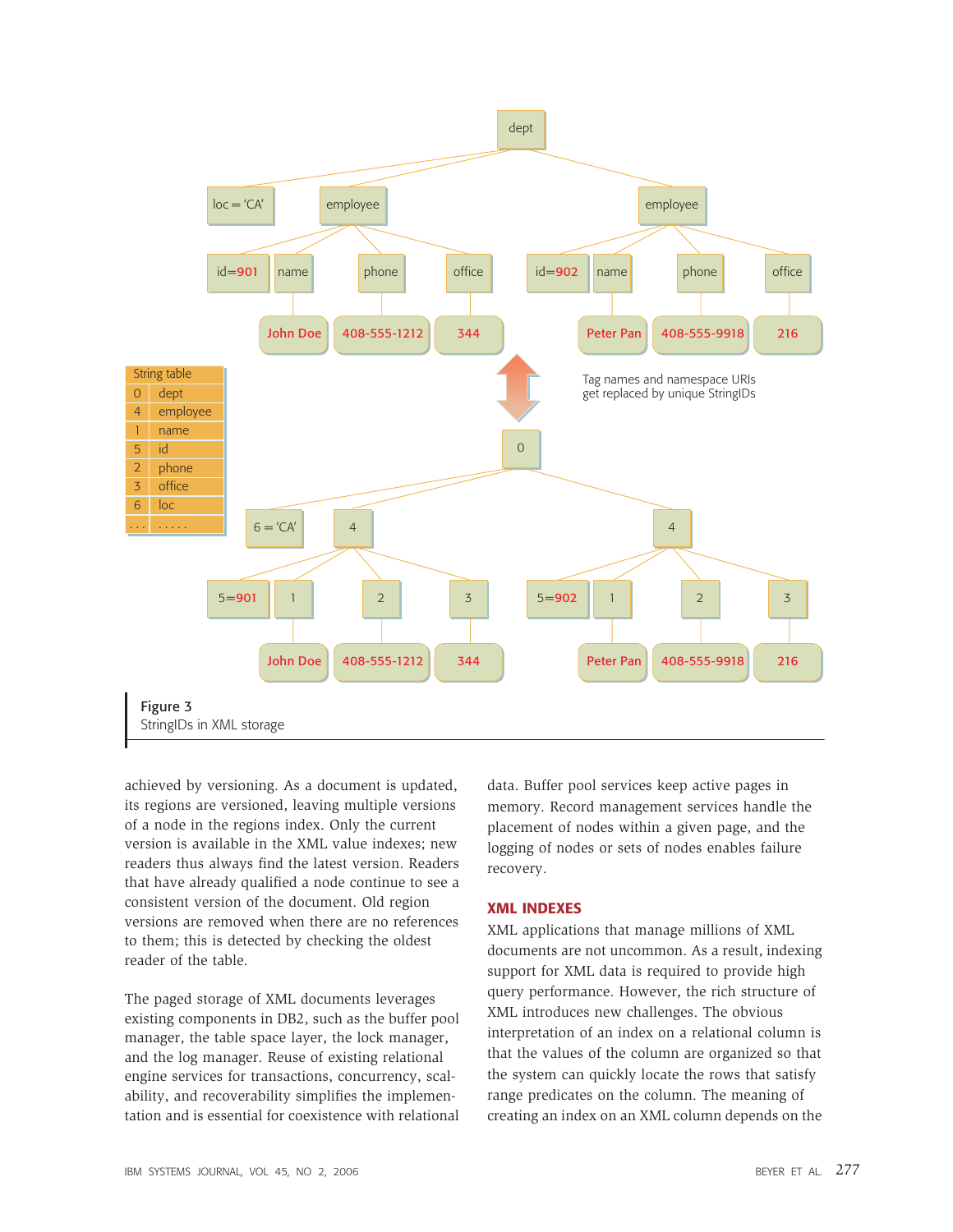![](_page_7_Figure_0.jpeg)

class of XML index that is created. We consider three classes:

- 1. Structural indexes, which map distinct node names, paths, or tag-based path expressions to all matching node instances (see, for example, Reference 12). They may also map node identifiers to nodes instances (e.g., the regions index).
- 2. Value indexes, which allow quick retrieval of nodes based upon the node's data value.
- 3. Full-text indexes, which map tokens (e.g., words) to the nodes that contain them.

Each of these index classes is useful for some queries, but we believe that value indexes are significantly more useful than structural indexes for our expected query workloads. For example, in a query workload on employee records, a query to find employees with any recorded interests is much less likely than a query to find employees interested in nanotechnology. The relational analogy is the likelihood of queries to find records with a particular value in some column versus queries looking for

null values. Nevertheless, our value indexes do support some structural predicates.

Because our XML data is commingling with existing relational data and will be used by future versions of existing applications, we require our value indexes to support all the features of the existing relational system. This includes transactions, concurrency, recovery, scalability, fast insertion, efficient update, reorganization, backup and restore, and import/ export.

As with relational systems, applications typically cannot afford to index every item. XML compounds this issue because of the sheer quantity of items that can be indexed. For example, a range predicate can be found on not only any simple node in the document (the ''leaf'' elements and attributes), but also the processing instructions, the comments, the text nodes (which differ from their containing element), and the interior nodes (such as the concatenation of all text nodes below a node). If we only supported indexing every item in the XML document, the index storage would be many times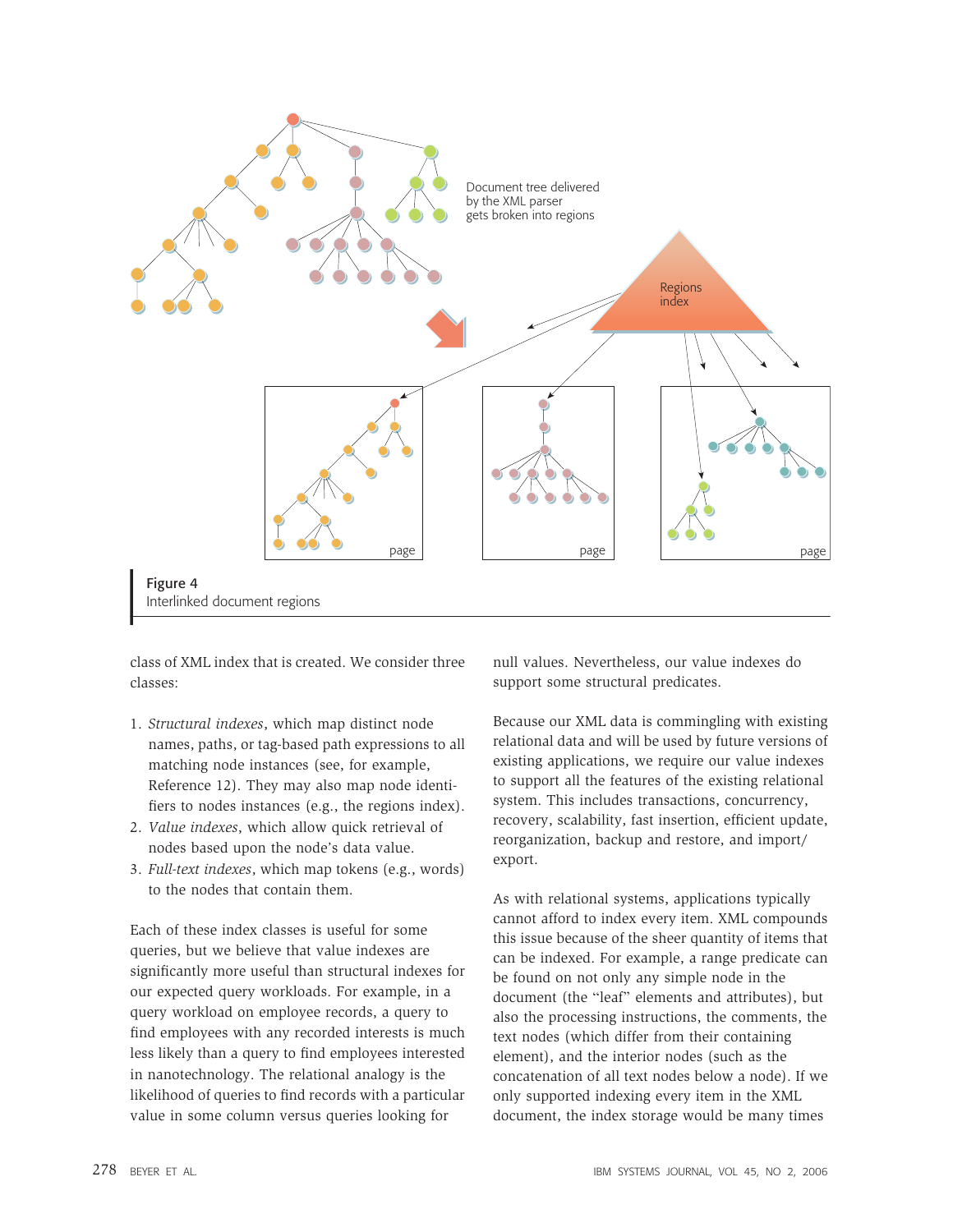larger than the original document. Moreover, the number of I/Os required to transactionally maintain the indexes would be prohibitively expensive. Therefore, DB2 supports path-specific value indexes on XML columns so that elements and attributes frequently used in predicates and cross-document joins can be indexed. XML value indexes are described in the following section.

As a semistructured data model, XML is a bridge between the rigid structural world of relational systems and the free-form world of text documents. Thus, DB2 also supports XML-aware full-text indexing.

## XML value indexes

The following series of examples describe how XML data can be indexed. The following example shows the simplified CREATE INDEX Data Definition Language (DDL) for XML value indexes:

```
ddl ::= CREATE INDEX index-name
       ON table ( xml-column )
       USING 'xmlpattern' AS type
xmlpattern := namespace-decls?((/)//) axis? ( name-test | kind-test ) )+
axis ::=@| child::| attribute::| self::j descendant:: j descendant-or-self::
name-test ::= Qname | * | nsprefix:* | *:ncname
kind-test ::= node() | text() | comment()j processing-instruction( ncname? )
```
The following statement defines an XML value index on all employee names in all documents in the XML column deptdoc, based on the sample table and document in Example 1:

create index idxl on dept(deptdoc) generate key using xmlpattern '/dept/employee/name' as sql varchar(35)

The xmlpattern path identifies the XML nodes to be indexed. It is called xmlpattern and not XPath because only a subset of the XPath language is allowed in index definitions. For example, wildcards  $\left(\frac{1}{2}, *\right)$  and namespaces are allowed, but XPath predicates such as  $/a/b[$ c=5] are not supported. Because we do not require a single XML schema for all documents in an XML column, DB2 may not know which data type to use in the index for a given xmlpattern. Thus, the user must specify the data type explicitly in the as  $\text{sgl} < \text{type} > \text{clause}$ . The

following types can be used:  $VARCHAR(n)$  (for nodes with values of a known maximum length), VARCHAR HASHED (for nodes with values of arbitrary length; in this case, the index contains hash values of the actual strings; such an index can be used for equality predicates but not for range predicates), DOUBLE (for nodes with any numeric type), and DATE and TIMESTAMP (for nodes with corresponding XML values).

Because the SQL type system is not exactly the same as the XML type system, special mechanisms compensate for key differences. For example, the DB2 index manager has been enhanced to explicitly handle special values from the XML type system, that is,  $+0$ ,  $-0$ ,  $+$ INF,  $-$ INF, and NaN (i.e., not a number). The reuse of the existing relational index manager introduces a few minor restrictions on the supported XML data: for example, we cannot index arbitrarily large XML strings unless the strings are hashed. Also, the way XQuery treats xdt:untypedAtomic data is challenging for indexing. The general comparisons  $(=, >, etc.)$  dynamically cast an untyped operand based upon the type of the other operand, which implies that untyped data must be indexed in every data type that it can be cast to. For example, is the untyped value '1234' a character string, a number, or a hexadecimal binary string? The answer could be any of these, depending on how any particular query treats the value. To avoid casting untyped data to every possible data type, the index requires a specific target data type.

Ultimately, an index is created on the cast of the node to the indexed type, taking into consideration the type annotation of the node as derived during validation. This implies that some string-valued nodes appear in a numeric index and that all matching nodes appear in a string index. These semantics are critical when we determine index eligibility. We carefully considered the proper action to take for a node that matches the pattern but cannot be cast to the index type and decided not to create any index entry for it because the node might never be cast to that type during an actual query. Unlike indexes on relational data, a single document may contain zero, one, or multiple nodes that match the xmlpattern and thus create a corresponding number of index entries for a single row in the table.

The following statement defines a unique index of all employee ID attributes. Uniqueness is enforced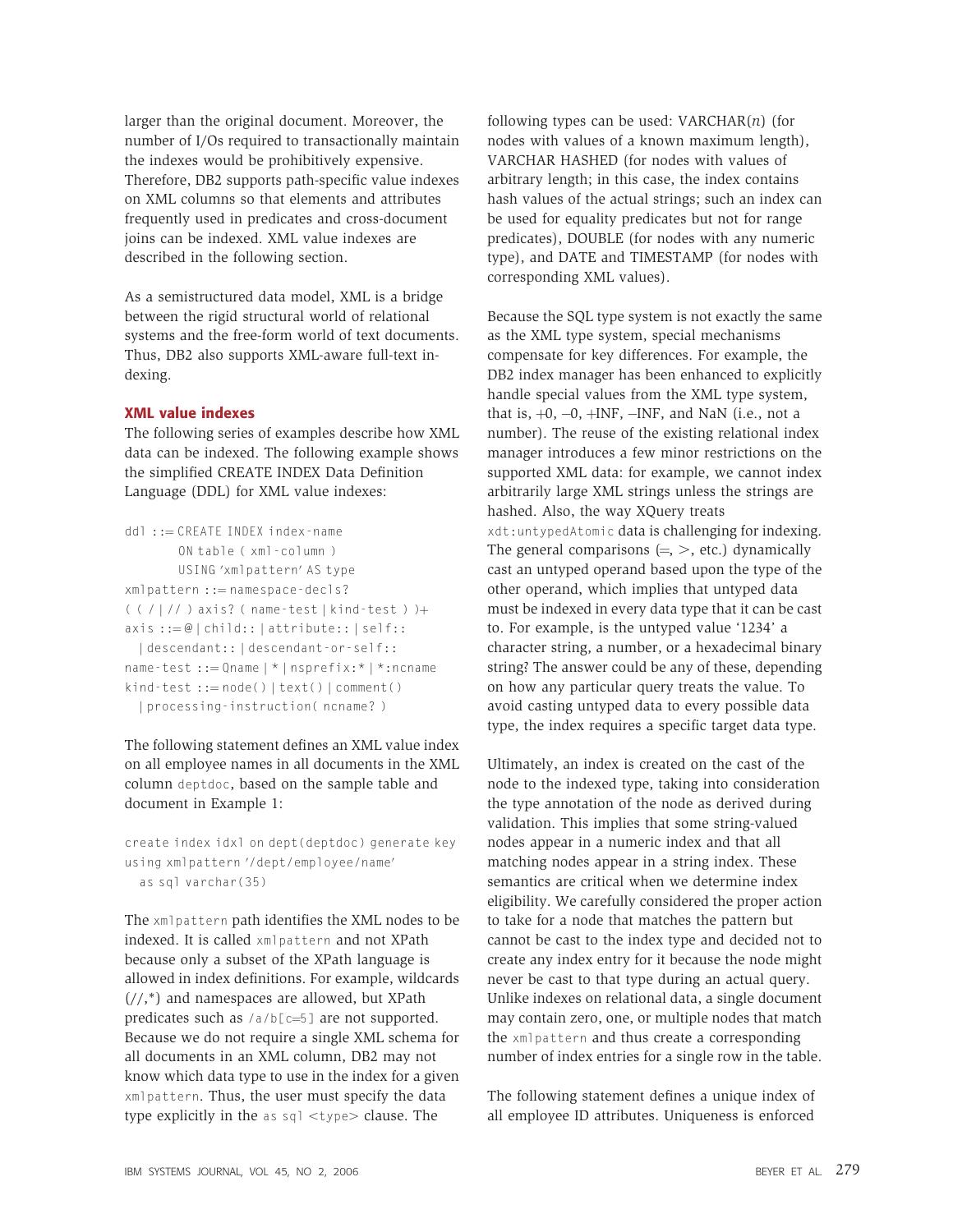within a document and across all documents in the XML column.

create unique index idx2 on dept(deptdoc) generate key using xmlpattern '/dept/employee/@id' as sql double

In some applications it is difficult to predict which elements or attributes will be searched. For such cases, the following index definitions can be used to index all text nodes and all attributes, respectively, if needed. In this example we are prepared for elements with arbitrary-length values and expect attributes to be numeric:

create index idx3 on dept(deptdoc) generate key using xmlpattern '//text()' as sql varchar(hashed)

create index idx4 on dept(deptdoc) generate key using xmlpattern*'//@\*'* as sql double

## To match and index nodes in a particular namespace, the xmlpattern path can contain namespace declarations and namespace prefixes:

```
createindexidx5ondept(deptdoc)generatekeyusing
xmlpattern 'declare namespace
   m="http://www.me.com/";
   /m:dept/m:employee/m:name'
as sql varchar(45)
```
To reduce the size of index entries, each unique path in the documents of an XML column is represented by an integer PathID (path identifier). This is similar to the concept of StringIDs for tags described in the section ''Native XML storage''. The so-called path index maps each distinct reverse path (revPath) to a generated PathID. A reverse path (revPath) is a list of node labels from leaf to root, compressed into a vector of StringIDs. The path index is cached for performance and is typically small because only unique paths are registered.

Each entry in a value index includes the PathID that identifies the path of the indexed node, the value of the node cast to the index type, a RowID, and a NodeID. The RowIDs identify the rows containing the matching documents, similar to regular relational indexes. The NodeIDs identify the matching nodes and regions within the documents. Index entries are ordered by PathID and value. Placing the PathID first allows for quick retrieval of specific path

queries. For example, if an index on //name were created, which might match many paths, then a query on /book/author/name would still access consecutive index entries. A disadvantage of this placement is that a query like //name='Maggie' needs to examine every location in the index per matching path (i.e., for every path that ends in /name).

Typically, indexes are defined with xmlpatterns that identify atomic nodes. A node is atomic if it is an attribute, a text node, or an element that has no child elements and exactly one text node child. However, it is also possible to define indexes on nonatomic nodes. In our example, the XML pattern /dept/employee would be considered nonatomic because each employee element has three child elements with one text node each. This results in a single index entry for each employee element. The value of such an entry is the concatenation of all text nodes in the subtree under 'employee'. This complies with the XML data model. If the intention is to index all employee names, offices, and phone numbers as separate values, then the xmlpattern path /dept/employee/\*/text() or three separate create index statements should be used. Nonatomic indexes are rarely useful for data-centric XML, but can be useful for mixed content in text-oriented  $XMI$ <sup>13</sup>

A given index can be used to evaluate an XPath predicate only if the data type used in the predicate matches the one in the index and if the XPath qualifies a subset of the indexed nodes. In the previous example, index idx3, could be used to evaluate the predicate /dept//name [text()="Joe"]. However, idx2 could not be used to evaluate the predicate //@id-"A167" for two reasons: (1) idx2 is a numeric index, but the predicate asks for a string comparison, and (2) the predicate searches for @id attributes anywhere in the document, but idx2 only covers those under /dept/employee. Details are given in the section ''Index eligibility.''

## XML full-text indexes

Full-text search is a common operation in document- and content-centric XML applications. The existing text-search capabilities of DB2 have been extended to work with the new XML column type. Full-text indexes with awareness of XML document structures can be defined on any native XML column. The documents in an XML column can be fully or partially indexed. The latter is useful if it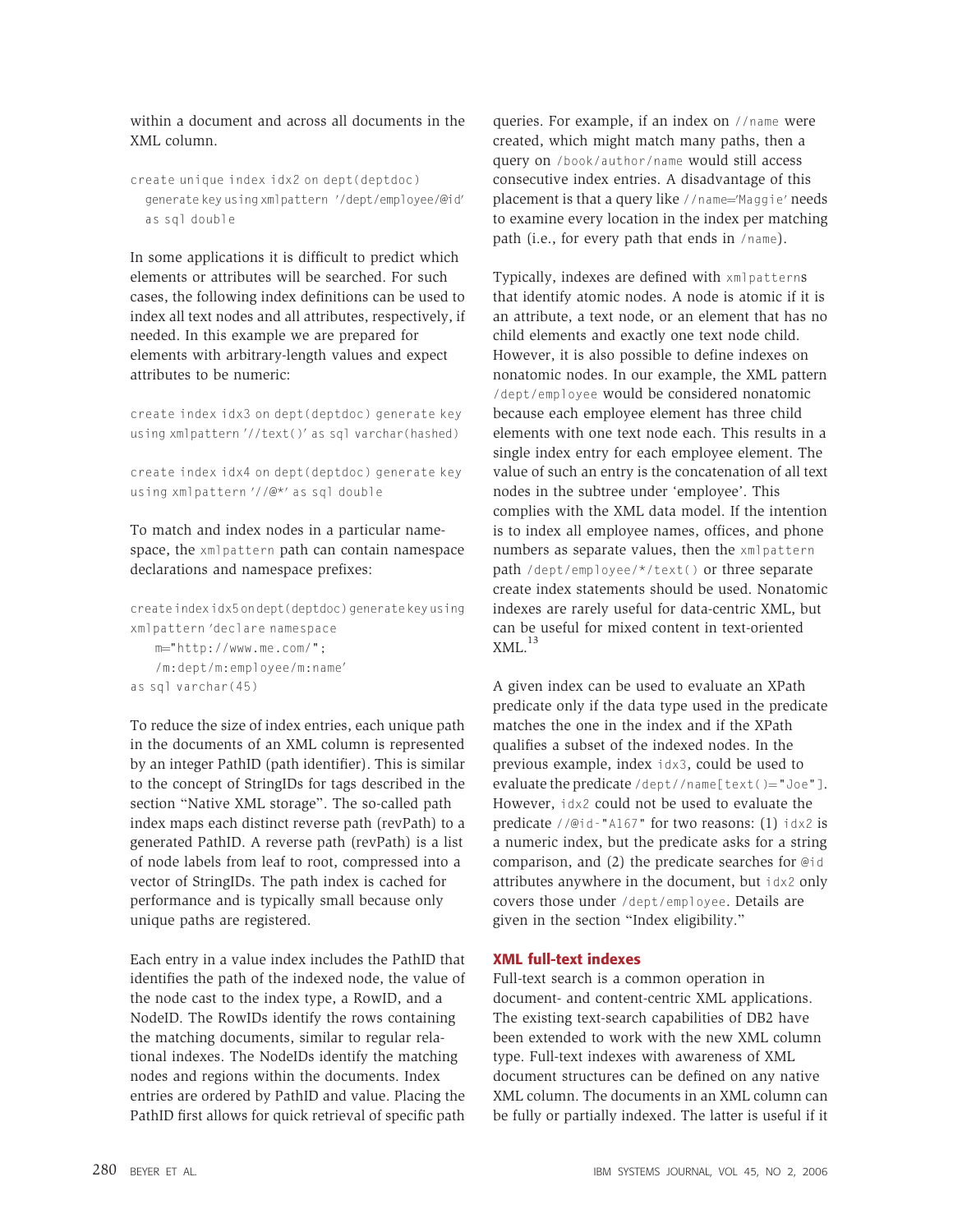is known in advance that only a certain part of each document will be subject to full-text search, such as a ''description'' or ''comment'' element. Correspondingly, text-search expressions can be applied to specific paths in a document.

The following statement defines a text index that fully indexes the documents in the XML column deptdoc in the table dept in the database personneldb:

create index myIndex for text on dept (deptdoc) format xml connect to personneldb

The following query exploits this index but restricts the search to a specific element. The query retrieves all documents where the element /dept/comment contains the word Brazil:

```
select deptdoc from dept where
contains (deptdoc, 'sections ("/dept/comment")
          "Brazil"') = 1
```
Text search in specific parts of documents is a critical feature for many applications. Standard text search features are also available, such as scoring and ranking of search results as well as thesaurusbased synonym search. For best performance of insert, update, and delete operations, the text index is maintained asynchronously, that is, not within the context of a DML (Data Manipulation Language) transaction but after the transaction has ended (this is known as a ''lazy'' update). An ''update index'' command is available to explicitly force synchronization of the text index.

## QUERYING XML

DB2 supports the two industry-standard languages for querying XML data: XQuery and SQL/XML. XQuery is a powerful language defined by the W3C, that queries both structured and semistructured data. It provides *path-expressions*<sup>14</sup> to navigate through XML trees and extract XML fragments, as well as expressions to create, sort, aggregate, combine, and iterate over sequences (i.e., examine or manipulate each item in a sequence), and construct new XML data. XQuery is a referencebased language; therefore, subsequent expressions on the result of a path expression may traverse the document in both forward and reverse directions. SQL/XML, which is standardized by ANSI (American National Standards Institute) and ISO (International Organization for Standardization), defines a new XML data type. SQL/XML defines second-order query functions such as XMLQUERY, XMLTABLE, and XMLEXISTS that take an XQuery statement as input and execute it over the XML values passed from SQL. SQL/XML also includes functions to construct new XML data and to convert XML to relational data types and vice versa.

The XQuery data model is based on the notion of sequences, which are ordered collections of zero or more items. SQL/XML aligns the XML data type with the XQuery data model, which closes the algebra and allows XML values to be passed back and forth between SQL/XML and XQuery. By building a hybrid system, DB2 enables seamless flow of XML data from SQL applications into an XQuery processor and vice versa.

Relational tables can define columns that use the new XML data type. This enables existing SQL applications to augment their current relational database designs with additional XML data and provides an evolutionary path for XML support.

The following subsections describe how XML and relational data can be queried with XQuery, SQL, or a combination of the two. Throughout this discussion our examples will refer to the following two tables, and we assume that the XML column deptdoc contains documents like the one shown in Example 1.

```
create table
  dept(deptID char(8) primary key, deptdoc xml)
create table
```
unit(ID char(8), name char(20), manager char(20))

### Querying XML data with XQuery

In DB2, XQueries can operate on XML documents in one or more XML columns, as well as documents passed as runtime arguments. Access to XML data stored in relational columns is provided by two DB2 input functions: db2-fn:xmlcolumn and db2-fn:sqlquery. The db2-fn:xmlcolumn function takes as input a string literal that identifies an XML column and returns an XML sequence that consists of all document nodes in the specified column. If a column value is null, then there is nothing in the resulting XML sequence for that row. The following example shows how this function is used: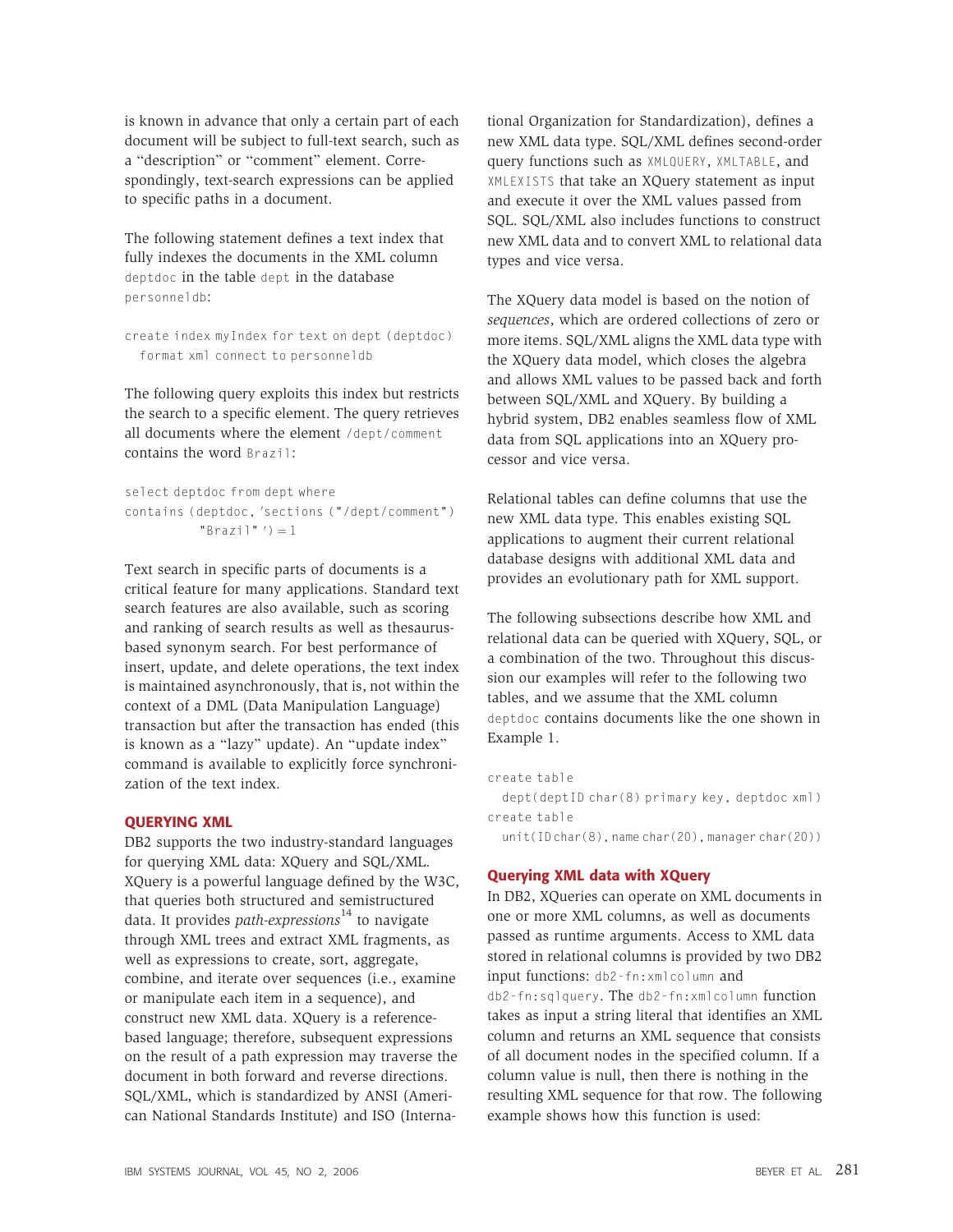```
for $e in db2-fn:xmlcolumn("DEPT.DEPTDOC")
  /dept/employee
where $e/office = 344return $e/name
```
The db2-fn:xmlcolumn function can be used multiple times in a single XQuery to reference different XML columns in the same or separate tables, or to reference the same XML column several times. This is a very common usage scenario. However, it may at times be desirable to restrict the input to an XQuery based on conditions placed on relational columns in the same or related tables. This can be accomplished with the function db2-fn:sqlquery, which accepts any select statement that returns a single XML column. The following query is an example where the set of input documents to XQuery is filtered by using a join and a predicate on another relational table.

```
for $e in db2-fn:sqlquery ('select deptdoc
         from dept, unit
         where dept.deptID=unit.ID and
         unit.manager ¼ "Jim Qu"0
)/dept/employee
where $e/office = 344return $e/name
```
This highlights the power of integrating XQuery and SQL. Users can leverage all of their existing relational data and indexes to qualify XML documents for XQuery processing.

An XQuery and one or multiple embedded SQL queries are compiled into a single execution plan and comprise a single statement. SQL isolation levels and security privileges apply to the entire statement as a single unit, just as they do to any regular SQL statement.

The result returned by an XQuery statement is treated as a table with a single column of type XML. Each row returned represents an item from the XML sequence that is the result of the XQuery. Thus, existing DB2 mechanisms, which are available for SQL/XML, can also be used to declare and open cursors for XQuery queries (a cursor is a database element that controls record navigation, updateability of data, and the visibility of changes made to the database by other users). The mechanisms can also fetch items from the XML sequence returned by XQuery and close cursors. Note that these items can

be anything from XML documents to atomic values such as integers or strings.

## Querying XML data with SQL/XML

It is often desirable to use or extend SQL statements to retrieve XML data, because database users are familiar with SQL and because existing relational applications are frequently augmented with XML data. Because XML is a regular SQL data type, full documents can be retrieved from an XML column with a simple select statement, such as:

select deptdoc from dept where deptID LIKE "PR%";

Additionally, DB2 supports most of the new SQL/ XML functions and predicates, including XMLQUERY, XMLEXISTS, XMLTABLE, XMLVALIDATE, XMLPARSE, and XMLCAST. These are described in detail in Reference 6; here, we highlight some of the most useful ways of deploying these functions.

XMLEXISTS is a Boolean predicate, which tests whether an XML document matches given criteria. It returns a value of either 'true' or 'false' for every row. The following sample query returns full department documents as in the previous example but uses XMLEXISTS for additional filtering: only those rows where the department document contains an employee in office 344 are returned. The passing clause establishes the binding between the SQL and the XQuery context.

```
select deptID, deptdoc
from dept d
where deptID LIKE "PR%" and
     XMLEXISTS('$deptdoc/dept/employee[office=344]'
                passing d.deptdoc as "deptdoc")
```
Apart from document filtering, it is also desirable to extract and return partial XML documents, such as subtrees or atomic attribute and element values. This is achieved with the XMLQUERY function. It evaluates an XQuery expression and returns the actual result as an XML sequence to the SQL application. The query in the following example selects the deptID for all Public Relations departments, and the XMLQUERY function extracts the employee names for all Public Relations employees in office 344. The by ref option avoids copying the XML value when returning from XQuery to SQL.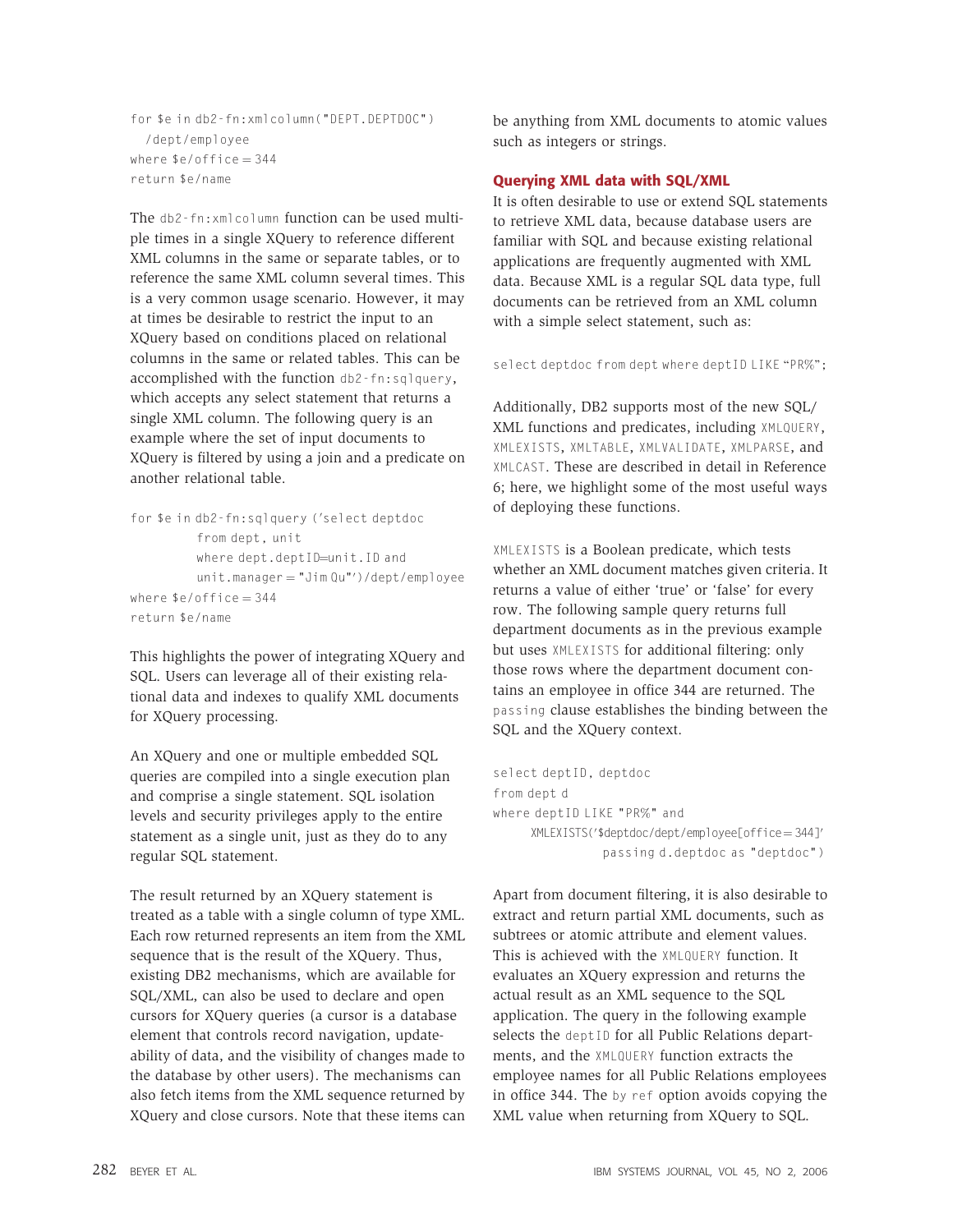```
select deptID,
       XMLQUERY(0
for $e in $deptdoc/dept/employee
                where $e/office = 344return $e/name'
      passing d.deptdoc as "deptdoc"
      returning sequence)
from dept d
where deptID LIKE "PR%";
```
The XMLTABLE function is useful in converting XML data or the result of an XQuery into tabular format, as shown in the following example. XMLTABLE receives one dept document at a time from the deptdoc table and evaluates the FLWOR (For, Let, Where, Order by, and Return) expression. For each matching employee, a row is returned, containing the employee ID and room number as integers and the name as a character array of length 25.

```
select T.EmpId , T.Name, T.Room
from dept d,
  XMLTABLE('for $e in $deptdoc/dept/employee
           where $e/office = 344return $e'
  passing d.deptdoc as ''deptdoc''
  columns
  "EmpId" integer path '/@id',
  "Name" char(25) path '/name',
  "Room" integer path '/office') as T
```
## XQUERY COMPILATION

Figure 5 gives an overview of the hybrid query compiler. We have implemented a new component, the XQuery parser, and extended all other components in the compiler to process the XQuery data model and the XML query languages. First, an SQL statement or an XQuery expression is compiled into an internal data flow graph. Next, rewrite transformations are applied to normalize, simplify, and optimize the data flow. The optimizer uses this graph to generate a physical plan, which is translated by code generation into executable code. In this section, we describe each component and discuss trade-offs that led to the current design.

Two major decisions were critical in the compiler design. First, DB2 does not implement static typing. XQuery has both static and dynamic semantics, depending on when type checking is enforced. Static typing is too restrictive for schema evolution, as each document insertion or change in schema may result in recompilation and even rewriting of

![](_page_12_Figure_6.jpeg)

applications. Because DB2 does not require that all XML documents in an XML column conform to a single schema, or to a collection of conforming schemas, nonconforming changes may occur between schema versions. For example, optional fields may become mandatory. In addition, because DB2 does not support the schema import feature of XQuery, user-defined data types are not accessible for querying. Although DB2 does not implement static typing, it still exploits type information wherever possible.

Second, DB2 does not normalize<sup>15</sup> the XPath expression into explicit FLWOR blocks, where iteration between steps and within predicates is expressed explicitly. Instead, path expressions that consist solely of navigational steps are expressed as a single expression and are evaluated by our powerful navigation runtime (see the section ''Query runtime''). This impacts query modeling, rewrites, and optimization and is discussed in the following sections.

## XML query modeling

In DB2, we represent XQuery with an internal query graph model (QGM), which is a semantic network that represents the data flow in a query. Although it is fine-tuned for efficient relational query processing, the data flow graph is more generic than relational algebra. As QGM is designed to be extensible, $16$  it is fairly easy to add new entities and capture multiple data models. Note that we are not translating XQuery into relational algebra or into SQL. On the contrary, we are augmenting our internal data flow model with native constructs that are specific to XML and that represent complex navigation of XPath and XQuery.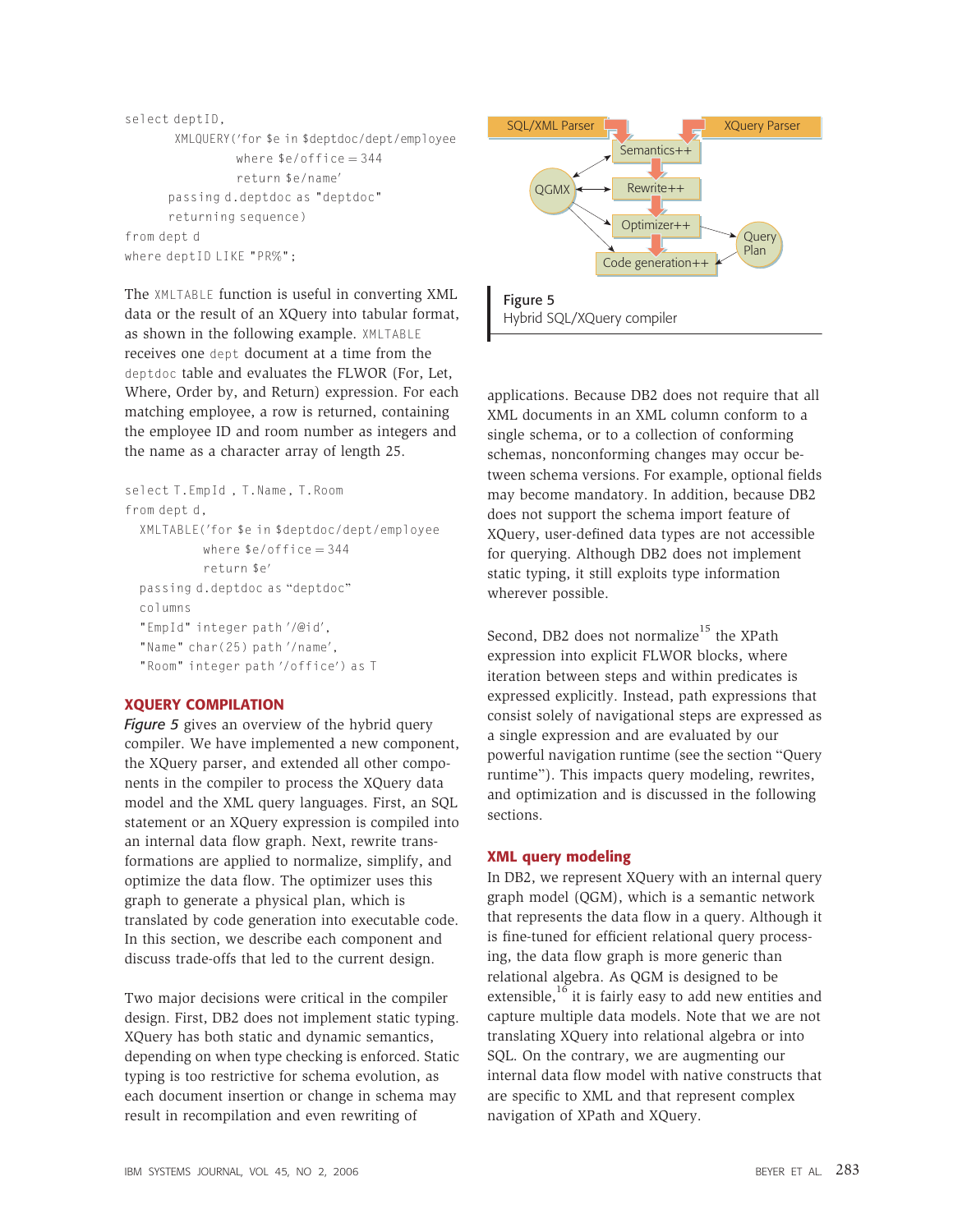In its simplest form, a QGM graph consists of operations and arcs that represent the data flow between operations. XQuery provides similar constructs to iterate over XML data and apply predicates to join and sort data. We represent these XQuery operations with the existing QGM entities and introduce new entities to represent path expressions and sequences.

To coalesce the relational and XML data models, we first needed to decide how to represent XQuery sequences within the context of a relational engine. SQL/XML<sup>6</sup> introduces XML as a column in a relational table and is based on the XQuery data model. To accommodate this new SQL data type, we decided to represent an XQuery sequence as a column value in the QGM. Some XQuery expressions consume a sequence as a whole, and others iterate through the items in a sequence. We decided to provide an operation which ''unnests'' the items in a sequence for set processing and another operation that aggregates a stream of items into a sequence.

The focus of earlier work on XML processing was on efficient representation and execution of path expressions. On one side of the spectrum were finegrained approaches, in which each axis and name test on a single path step was represented as a selection. As a result, a complex path expression required a series of selections and a complex multiway join operation. Although this approach was designed for a system in which the XML data was shredded into relational tables (i.e., XML data was converted to relational format and stored in a set of tables) in order to compose navigation steps with element construction, it turned out to be incapable of handling large queries and representing the full XQuery language. In particular, it implied an order of execution for navigation. On the other side of the spectrum was the coarse-grained approach, wherein many binding path expressions were represented in a pattern tree, such as generalized tree patterns.<sup>17</sup> Such systems, however, only dealt with single FLWOR blocks. In DB2, we take a medium-grained approach and represent each path expression as a pattern tree in which there is only one bound variable. In this way, we represent each data flow (e.g., each variable) explicitly, so that semantics and rewrite analysis, which are built on explicit data flow representation, can handle the query more efficiently. In addition, this approach

allows us to represent not only path expressions as binding patterns but also other FLWOR expressions. It also allows us to support full compositionality of XQuery (i.e., the ability of any XQuery expression to be used within any other XQuery expression). However, as we explain in the section ''XQuery rewrite transformations," after query rewrite we try to consolidate all navigation within a query block into a single pattern tree representation.

## Query rewrite transformations

The QGM graph output by the XQuery parser needs to capture the full compositionality of the XQuery expressions. As a result, it may not be the most compact or efficient representation of the query. The goal of the rewrite transformations is twofold: First, the data flow is optimized by consolidating some operations, eliminating redundant computation, and applying several logical transformations. Second, the QGM representation is normalized so that the query optimizer gets the same graph as input for semantically equivalent queries and has maximal flexibility.

To support schema evolution, we decided not to apply any schema-based transformations.<sup>18,19</sup> Such transformations may require frequent recompilation and rewriting of queries and applications as schemas evolve. For example, a schema change that converts a single-valued attribute or element into a multivalued attribute invalidates the query plan if such schema-based transformations are applied.

By building XML processing on top of a robust relational engine, we are able to exploit many sophisticated rewrite transformations. These transformations optimize the data flow, and hence, some are also applicable to XQuery. For example, rewrites that merge nested query blocks or eliminate unused variables are directly applicable. A hybrid system also enables query rewrite transformations across language boundaries by seamless compilation (compilation with a single compiler in a single pass) of the XML querying functions of SQL/XML (i.e., XMLQUERY, XMLEXISTS and XMLTABLE)<sup>6</sup> into a single query graph.

In addition, we have developed several transformations specific to XQuery and XML navigation. Specifically, we push navigation down closer to the base data access to avoid navigating intermediate or constructed XML fragments and to exploit XML indexes. We also consolidate all path expressions in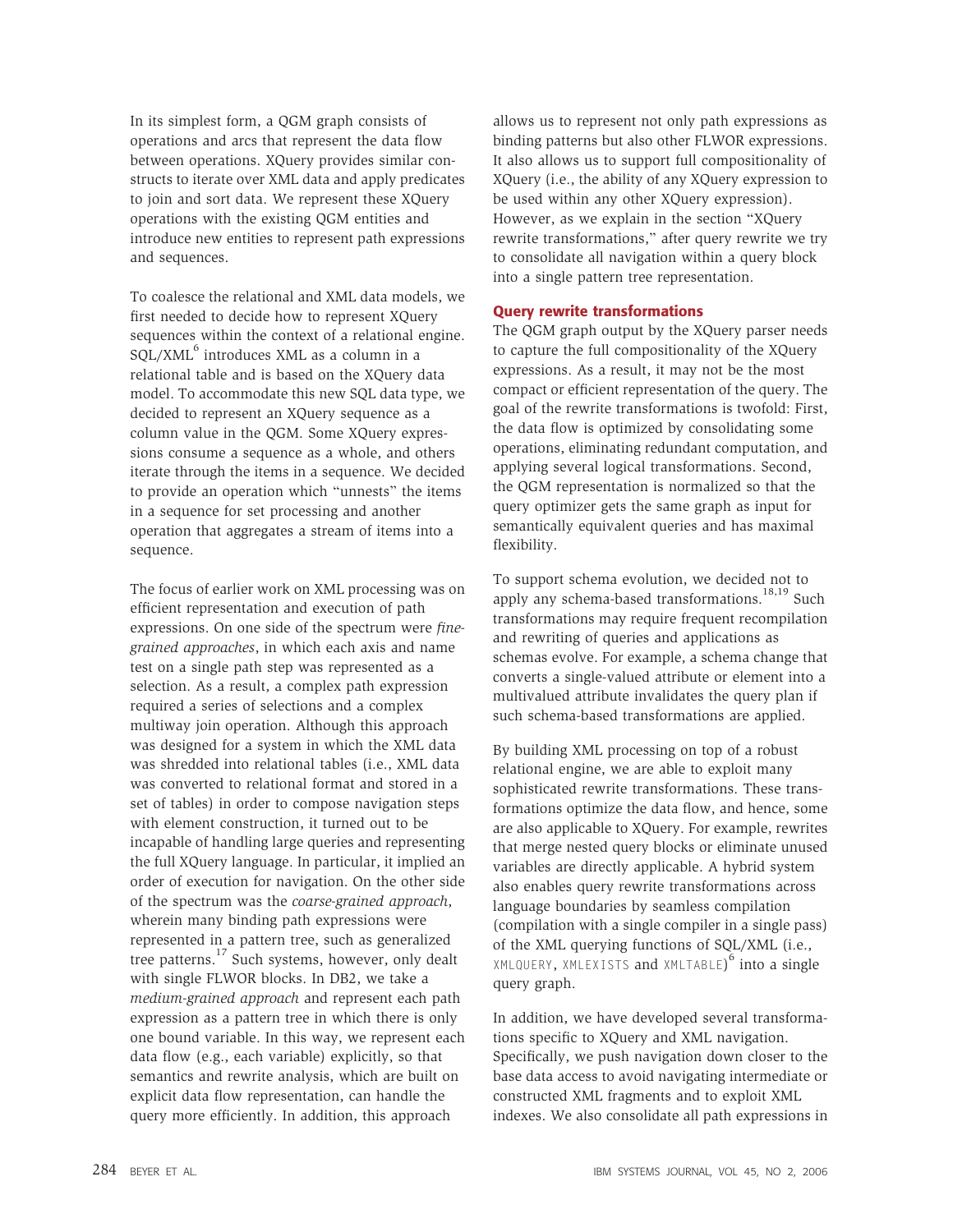a single FLWOR block into one pattern tree that is annotated with several flags. These flags represent whether a path is a FOR vs a LET path, whether an empty sequence needs to be created when there is no qualifying node (i.e., a node that is returned as a result of an XQuery), whether duplicates should be eliminated, and so forth. This pattern tree computes multiple bindings. Another important rewrite pushes down predicates in the where clause into binding path expressions, enabling XML index matching for value and general comparisons.

### Index eligibility

An index is eligible for use during query evaluation if it can be proven that the index contains a superset of the results required for the query. We adapted the XPath containment algorithm described in Reference 20 to identify the indexes that are able to answer a part of a query. At a high level, this includes showing the following:

- 1. The query implies a predicate of the form: \$col/  $\langle$ path-expr $>$  $\langle$ cmp $>$  $\langle$ expr $>$ , where cmp is a comparison.
- 2. The indexed column is used in a FOR binding. LET quantification is not particularly useful because the entire result is required when the predicate is satisfied; that is, either all the results or none of the results are returned.
- 3. The path expression must produce the same set or a subset of the indexed nodes.
- 4. The data type of the comparison must match the data type of the index. The data types are not required to be identical; for example, all numeric comparisons match the double index. However, the comparison performed by the index must imply the required comparison. We perform type inferencing on the query graph to determine the type of the comparison based on the types of its arguments. Even with schema evolution, type inferences can be made. For example, literals, casts, arithmetic, and type tests all establish data types of parts of the query.

### Example 2

for \$dept in db2-fn:xmlcolumn(0 DEPT.DEPTDOC0 )/ dept[@loc='CA'], \$emp in \$dept//employee where  $\frac{m}{2}$   $\frac{m}{2}$   $\frac{m}{2}$  $return <$ empInfo $>$ f\$emp/@id, \$emp/nameg  $<$ /empInfo $>$ 

For the sample XQuery in the preceding example, we may create the following indexes:

```
create index I1 ...'/dept/@loc'
  as sql varchar(hashed)
create index I2 ...'//@id'
  as sql double
create index I3...'/dept/employee/@id'
  as sql double
create index I4 ...'/dept//employee/@id'
  as sql varchar(40)
```
Indexes I1 and I2 are eligible for the query in Example 2: (1) The predicates

 $\frac{1}{2}$ doc/dept//employee/@id > 901 and  $doc/dept/@loc = 'CA' match the required form; (2)$ the indexed column (i.e. DEPT.DEPTDOC) is used in a FOR binding; (3) the path expression defining the index implies the path expressions in the predicates; and (4) the data types of the comparisons match. Index I3 cannot be used because the data might include /dept/sub-dept/employee/@id, which is not indexed, and I4 cannot be used because a numeric comparison is not compatible with a string index.

### Physical plan generation

Physical plan generation is the phase in which the optimizer scans a QGM graph containing relational and XML entities and produces alternative execution plans. The optimizer utilizes data statistics to build a cardinality model, which is then used to estimate costs for the execution plans. Intermediate plans can be pruned, based on costs and plan properties such as the order of input data. The final plan with the cheapest cost is chosen for execution.

A physical plan is a model of query evaluation at runtime. Each physical operator models a runtime operation. Physical operators can be chosen at different granularities. They can be modeled at a primitive level, so that a complex runtime operation is composed by using a tree of these primitive operators. Alternatively, a complex runtime operation can be modeled by using one physical operator. The choice of physical operator affects cardinality and cost modeling. In DB2, new navigation and index runtime operations are introduced to support native XML processing; correspondingly, new physical operators are needed to model them. Our decision was to use one operator to model each.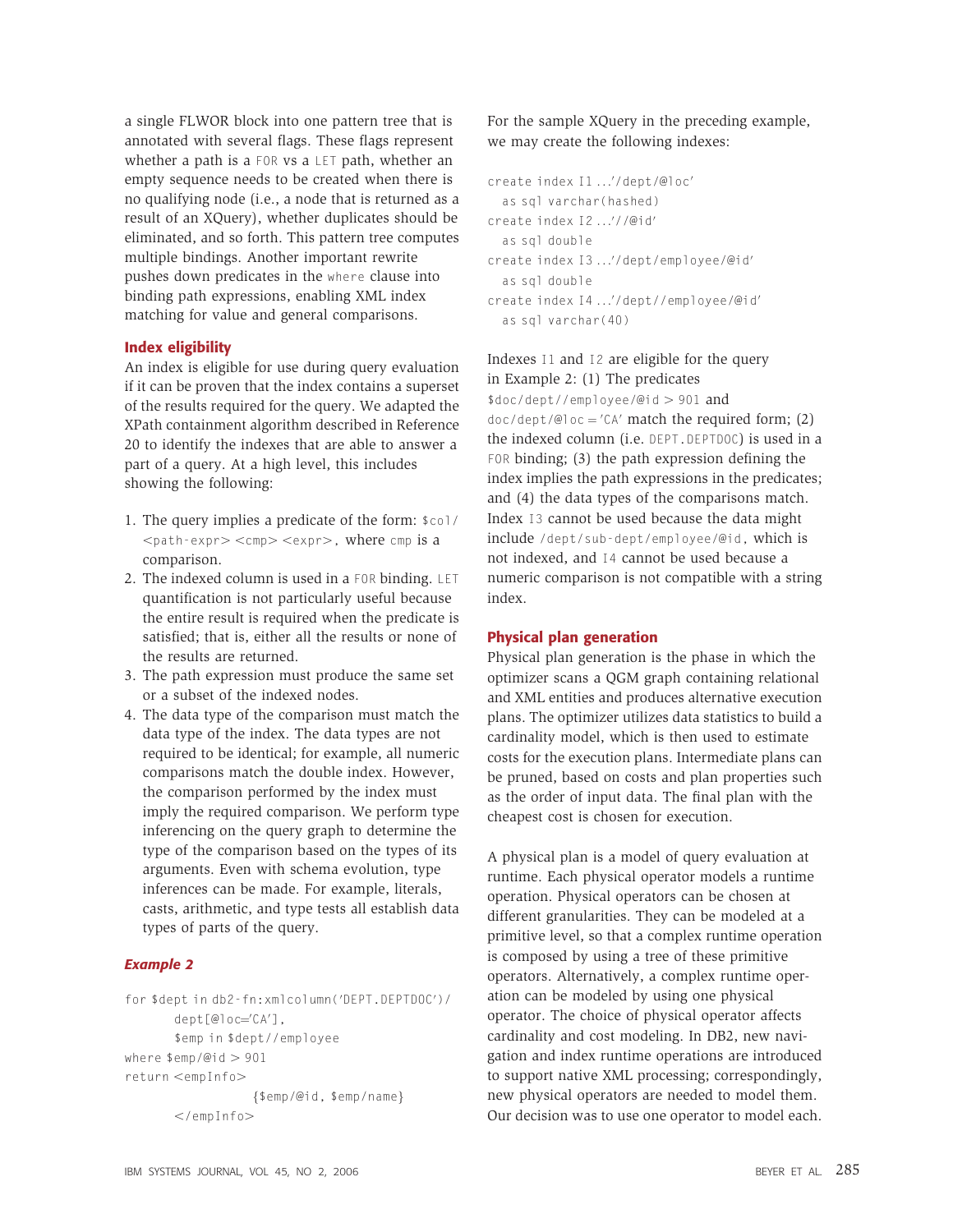![](_page_15_Figure_0.jpeg)

One of the reasons for this coarse-grained approach is that the complex new runtime operations cannot be broken down to trees of primitive operations, and it is not necessary to model the runtime operations in fine detail because there is no alternative in reordering the primitives at runtime. Modeling runtime operators in a coarse-grained manner also enables runtime operations to be flexible and adaptive, based on information available during execution.

We model the XML navigation runtime operation with the physical operator XML Scan (XSCAN, analogous to the relational table scan), and we model the index runtime operation with the physical operator XML Index Scan (XISCAN, analogous to relational index scan). A third new physical operator that we introduced is XANDOR, which models XML index ANDing and ORing. Figure 6 shows an example that illustrates the execution plan generated for the query in Example 2.

Much of the relational optimizer infrastructure is reused, including rule-based plan generation, join enumeration, join-order and join-method selection, computation and propagation of properties, and the cardinality and costing framework used to cost and prune plans. In particular, by using the extensible rule-based plan-generation mechanism $4$  and extensible operator and plan data structures, plans with the new XML operators (XSCAN, XISCAN, and XANDOR) are created by simply incorporating new rules. Because DB2 allows seamless compilation of XQuery and SQL into a single query graph, the optimizer is able to generate plans with mixed

relational and XML operators and interchange them to produce alternative plans with different execution orders.

## **OUERY RUNTIME**

To evaluate queries over XML data, DB2's relational query runtime was extended to support the XQuery and SQL/XML operators. There are two major components added for processing queries over XML: (1) XML index runtime and (2) XML navigation. In addition, several adaptations of existing relational runtime operators were required to support the new XML data type.

One issue that influences all aspects of the XML runtime is the dynamic nature of the XML data type. In the relational setting, all the types are known at compilation time. The types of the columns are specified at DDL time and are unambiguous. XML data might have no schema associated with it, a schema that has ambiguous type definitions (e.g., XML Schema<sup>22</sup> union construct), or in the extreme case, each XML element can be annotated with a basic type using the xsi:type attribute. To accommodate such uncertainty, the runtime support for XQuery relies on dynamic type dispatch.

## XML index runtime

The XISCAN operator finds XML nodes that satisfy a predicate using an XML index. The general form of the predicate is start-val  $\leq$  path-expr  $\leq$  stop-val, which represents a range scan on the values of nodes with a path that matches the nonbranching path expression path-expr. Internally, this results in two or three implicit nested-loop join operations.

First, the path index is used to find the set of paths that match the path expression by scanning the range of revPath values for the ''known'' tail of the path expression. Subsequently, the revPath value is matched against the full pattern. For the path expression //dept//name, all revPath values between name and namf are scanned and then checked for a dept element.

For each matching path, the value index is then probed with value.pathId =  $path.pathId$ , and the bounds specified by setting start-val and stop-val. However, in our data model, the bounds themselves can be sequences, because cells in an SQL/XML table and LETs in XQuery represent sequences. For equality predicates, this results in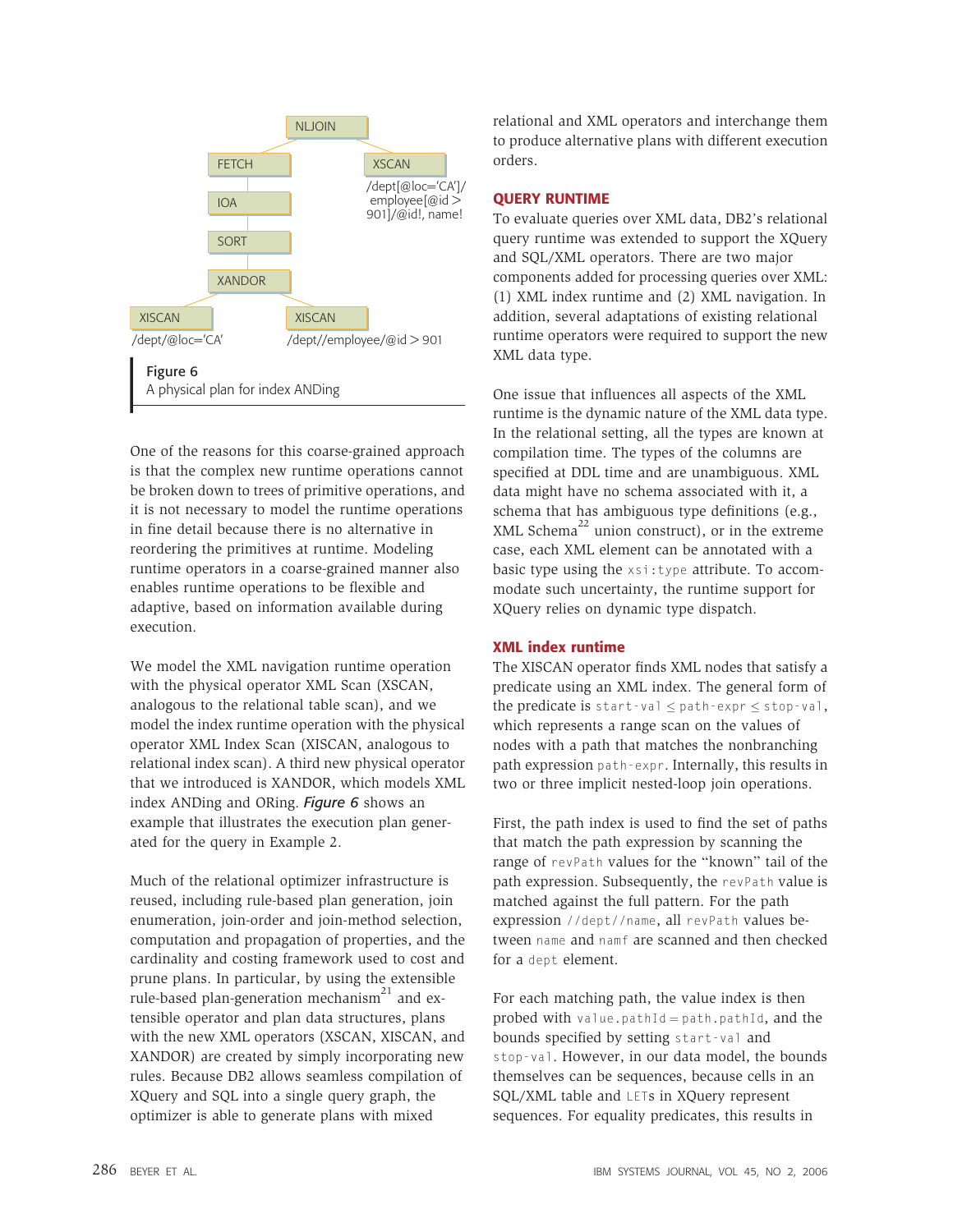one scan of the value index per matching pathId and per item in the start-val sequence. For range predicates, only the minimum (or maximum) value of the start (or stop) value is required.

The XANDOR operator combines the nodes that are output from multiple XISCAN operations and implements branching path expressions through AND and OR operations, using only the XML indexes. Because we use node identifiers, we access only the nodes with predicates (''leaf'' steps) and avoid accessing the large number of branching nodes (which do not have a predicate). The details of the XANDOR operation are beyond the scope of this paper, but the operation is similar in spirit to holistic twig joins.<sup>2</sup>

## XML navigation

The XML navigation (XNAV) runtime module evaluates paths and predicate constraints for the native XML store by traversing the XML storage, following the parent-child relationship between the nodes. It returns node references (logical node identifiers) and atomic values to be further manipulated by other runtime operators. XNAV is represented in the optimizer plan by XSCAN operators, as shown in the example of Figure 6. Similar to the relational SCAN operator, XSCAN can also apply query predicates to reduce the size of the data returned by the operator. However, an XML document can correspond to one or several prejoined relational records, or even a whole database. This makes the XSCAN operator more complex in terms of query features as well as robustness.

### Design principles

XNAV provides efficient processing of the pattern trees generated by the compiler. In XQuery language terms, it roughly corresponds to a FLWOR block, binding several variables. Unlike other approaches in which every XPath step is modeled as a separate operator,  $24,25$  a single XNAV operator can evaluate multiple steps from multiple XPath expressions in a query. This reduces the number of operators in the query plan and eliminates the overlap in the evaluation of the individual steps. Internally, XNAV breaks input query steps into path groups, each of which is evaluated by using a one-pass algorithm similar to the one described in Reference 26. As with the relational SCAN operator, XNAV interfaces with the rest of the runtime using a ''tuple based'' interface (i.e., reading or manipulating data on the

![](_page_16_Figure_6.jpeg)

tuple level, one record at a time) and returns tuples of bindings. Each binding has the XML data type and can be a singleton or a sequence of items, each item being a reference or an atomic value. During the traversal of a document, XNAV skips the nodes that will not affect the result of the query. Finally, XNAV uses limited memory and paged data structures for the intermediate results.

## XNAV trees

Path evaluation in XNAV is driven by the use of an XNAV tree, a runtime query tree representation. XNAV trees are produced during the threaded code generation phase of the QGM representation of the query. Figure 7 shows the XNAV tree for the XSCAN operator in the query plan of Figure 6.

XNAV trees have structural and predicate parts. The structural part contains the XPath steps of the connected paths and has a query root node. Each node can have attached predicates. Predicate operator nodes can point back to the structural part of the XNAV tree when a structural node is an argument of an operator. In the example, XNAV reevaluates the predicates evaluated by the index to ensure the correctness of the result. In Figure 7, predicate operators are shown as oval nodes. The output of this example of an XNAV tree is tuples of the id and name bindings of the qualifying employees. These two nodes are the extraction points indicated in the figure by gold rectangles.

### Tuple construction and buffer management

During navigation, nodes that could be part of the result or are needed for predicate evaluation are collected into node buffers. These buffers can contain a reference to a node or its atomic value, depending on the use of the node and the size of its atomic value. XNAV applies several techniques to reduce the number of buffer entries required.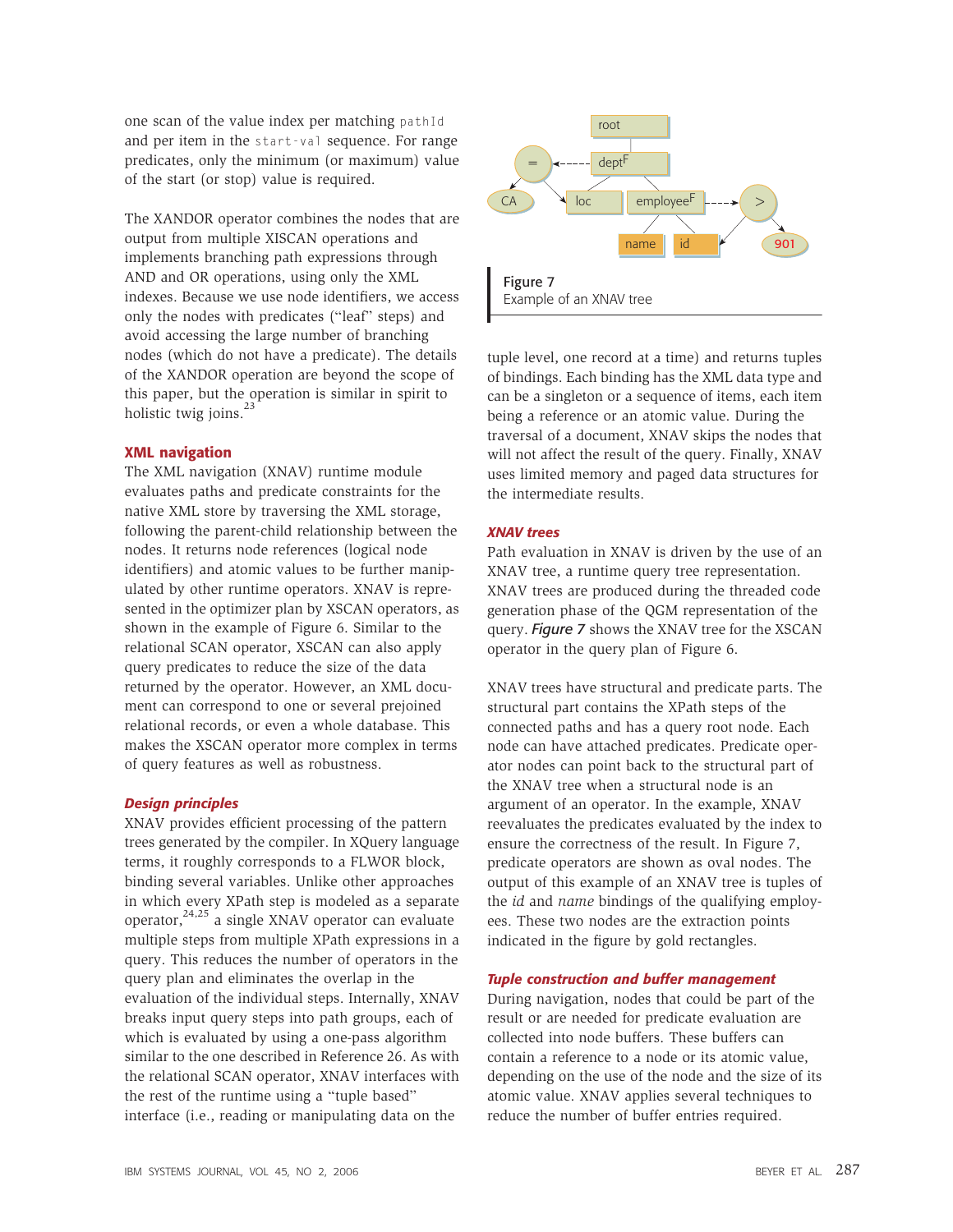When the result of XNAV is a tuple with multiple bindings, buffers for each of the extraction points (i.e., element and attribute nodes in an XML fragment that are extracted by XPath expressions) are put together into tuples with an algorithm that performs a variant of a merge-join operation over the node identifiers of the ancestors.

### Multipass processing

The single-pass algorithm has several advantages: it preserves document order, uses predictive traversal, and often minimizes the number of visited nodes. However, there are several cases where the one-pass algorithm as described previously is not suitable. Although several branches usually can be evaluated in one pass, in some cases, the query might have branches that force navigation in different directions. For example, considering the query //a[.//b . ../c] from an a element node, we need to navigate both through the descendants of a and upward toward its parent. In such cases, the XSCAN operator builds a set of correlated XML navigations, each evaluating a group of XPath steps with a onepass algorithm. Packaging more than one XNAV into one operator avoids the expense of the operator invocation and allows for the sharing of latched (or locked) storage pages across all the groups within a single operator.

### XML SCHEMA SUPPORT

DB2 supports optional XML schema validation of documents during insert, update, and query operations. In addition, there is limited support for DTDs (Document Type Definitions) and external entities. The type annotations produced by the validation are stored together with the document for use during query execution. DB2 conforms to the XQuery standard, $5$  the XML Schema standard, $2^2$  and the  $XML$  standard<sup>1</sup> for these operations.

## XML schema registration and validation

Before XML schemas can be used for validating documents, they need to be registered with the database. If validation is used, then the database relies on the XML schemas, stores type-annotated documents on disk, and compiles execution plans with references to the XML schemas. Additionally, stable and high performance access to schemas is required for efficient validation in XML insert, update, or query operations. These stability and performance requirements can only be met by

storing the schemas in the database itself. Hence, DB2 provides an XML schema repository (XSR).

Internally, the schema repository consists of several new database catalog tables. These tables store the original XML schema documents that comprise an XML schema as well as a ''binary representation'' of the schema for fast reference during validation of a document. Users can retrieve information from the XSR as from any other catalog table. They can query the XSR tables for schema documents, target namespace, schema location, schema identifier, and other attributes. For example, they can write SQL queries that retrieve the identifier of the schema that was used to validate a stored document and process it accordingly.

Registration of XML schemas is done with DB2 commands, stored procedures, or language-specific APIs. The following is an example of registering a simple schema. Its schema URI (Uniform Resource Identifier) is http://my.dept.com, the file that contains the schema document is dept.xsd, the schema identifier in the database is deptschema, and it belongs to the relational database schema departments. Note that the namespace URI is deduced from the schema document itself.

```
register xmlschema http://my.dept.com
     from dept.xsd
     as departments.deptschema complete
```
Documents can be validated in SQL statements with the XMLVALIDATE function. The schema to be used for validation either can be specified explicitly, or it can be deduced from the schemaLocation hints in the instance documents. A schema can be explicitly referenced by its schema URI or by its schema identifier. The following example shows two insert statements, which validate the input document against the previously registered schema deptschema. Both statements specify the schema explicitly, by schema URI and by schema ID, respectively.

```
insert into dept(deptdoc) values
  xmlvalidate(? according to
               xmlschema uri'http://my.dept.com')
insert into dept(deptdoc) values
 xmlvalidate(? according to
               xmlschema id departments.deptschema)
```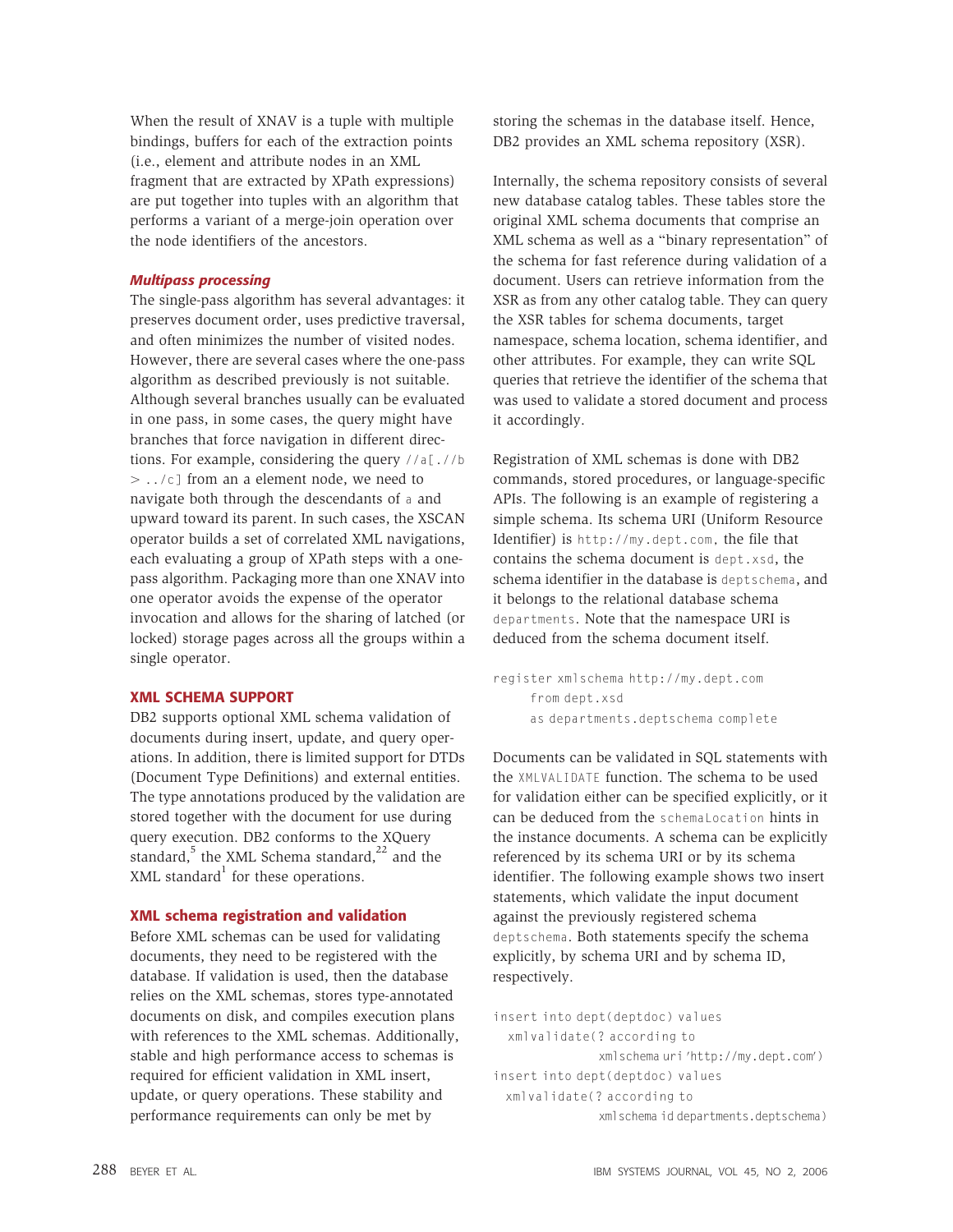These statements illustrate that XML Schema validation in DB2 is performed on a per-document rather than a per-column basis. Each inserted document can potentially be validated against a different XML schema, demonstrating the flexibility of the DB2 XML store. This flexibility is necessary for document-centric applications, where organization and classification of documents is more important than homogeneity.

The following example shows an insert statement where no schema is referenced explicitly in the XMLVALIDATE function. In this case, DB2 tries to deduce the schema from the input document and find it in the repository.

insert into dept(deptdoc) values xmlvalidate(?)

Documents that include or refer to DTDs or external entities can also be inserted, but the DTD is used only to resolve entity references and to add default attributes and elements.

## XML schema evolution and flexibility

The DB2 schema repository is based on two main design principles. First, the repository should not require users to modify a schema before it is registered or to modify XML documents before they are inserted and validated. In addition, once documents have been inserted and validated, they should never be invalidated and should never require updates to remain valid. Because XML applications often deal with large numbers of documents, bulk updates to make them compliant with a noncompatible schema change are almost always infeasible.

The second design principle for the DB2 XML schema repository is to enable schema evolution. Schema evolution is a sequence of changes in an XML schema over the course of its lifetime. Such changes usually occur due to new or evolving business needs, such as changing or introducing new services, products, or business processes.

How best to accomplish schema evolution has been a much debated topic, and there is currently no standard for evolving schemas. Fortunately, most applications do not need a solution to the general schema evolution problem; instead, they sufficiently constrain the problem so that relatively simple solutions are possible. Therefore, flexibility of the

schema repository is of paramount importance. In practical terms, this means that DB2's schema repository does not require the namespace or the schema URI of each registered schema to be unique

# A single XNAV operator can evaluate multiple XPath expressions in an  $XQuery \blacksquare$

because the user might not have control over that. The user does have control over the databasespecific schema identifier, which must be unique. The schema repository does not prescribe a specific way to perform schema evolution.

For the general schema evolution problem, one option is to allow the old and new schemas to exist side by side under different names. One can freely mix documents that conform to the old schema with documents that conform to the new schema in the same column of a table. Queries can also be written for that table to process only documents that conform to the old schema, to the new schema, or to both. To enable the application to perform more complicated version-aware operations, DB2 supplies a function to identify the schema that was used to validate a particular document. The following query returns the schema identifier of the schema that was used for validation of the XML document for department PR27.

select deptid, xmlxsrobjectid(deptdoc) from dept where deptid  $=$  "PR27"

## ANNOTATED SCHEMA DECOMPOSITION

Even though the DB2 native XML store can insert and query any XML document, there are cases where it is appropriate to shred XML documents into relational rows and columns. In certain usage scenarios, XML is used only to transport data to the database, and the XML structure is irrelevant once the data is integrated with existing relational data. For example, if an application extracts all relevant data from a Web Services message and decomposes that data into existing tables, then the original XML message might not be needed anymore. Shredding may also be required because many existing tools for data mining and business intelligence work only on the relational format of the data. Also, the performance of queries on relational data may be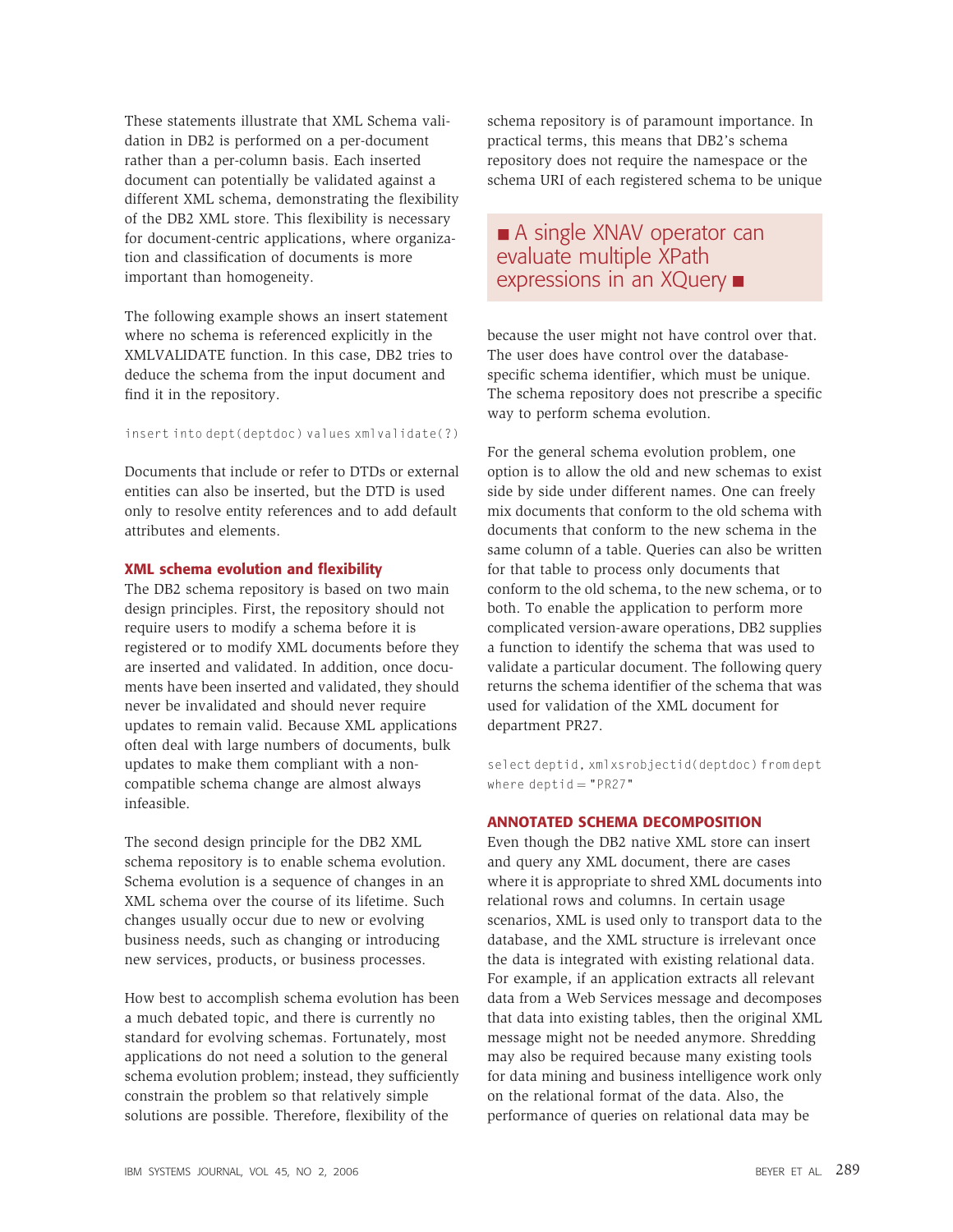superior to queries on XML data if the schema is sufficiently simple.

DB2 offers an improved decomposition product that maps XML data into relational tables. The decomposition process is driven by annotations inside the XML Schema, similar to schema-annotated mappings in MS-SQL Server<sup>27</sup> and Oracle.<sup>28</sup> These annotations are added to the schema by the user and describe the mapping of XML elements and attributes to tables and columns.

DB2 automates the decomposition process by using the annotated schema as input. The following is an example of an annotation. When a document is inserted and decomposed according to this part of an annotated schema, the value of the salary element under the payroll element is inserted into the salary column in table T. The DB2 decomposition annotations are in their own namespace and use the namespace prefix db2-xdb.

```
\leqxsd:element name="payroll">
 <xsd: complexType><xsd:sequence><xsd:element name="salary"type="xsd:string"
           db2-xdb:rowSet="T"
           db2-xdb:column="salary"<xsd:element name="bonus" type="xsd:integer"
           db2-xdb:rowSet="T"
           db2-xdb:colump="bonus" />
    \langle xsd:sequence \rangle,/xsd:complexType.
\lt/xsd:element>
```
The annotations enable the user to control the decomposition process in great detail: the data can be normalized and its white space manipulated, or the data can be manipulated in an expression or truncated before insertion; the data can be inserted conditionally (e.g., only values matching certain criteria should be decomposed into the table-column pairs); foreign key relationships can be described; the same element or attribute can be inserted into multiple table-column pairs; and multiple elements or attributes can be inserted into the same tablecolumn pair.

Because XML is a first-class data type in DB2, decomposing an XML document can include inserting part or all of a document as an XML value into an XML column. Effectively, this allows an application to break an XML document into several pieces and to store only the required pieces in one or more XML columns.

## XML API AND APPLICATION SUPPORT

Although the XML data type is stored and manipulated as a hierarchical data type, it is currently only externalized as a serialized XML string to applications. Each of the major database interfaces is optimized to make use of the XML data type natively and manages XML data with a focus on preservation of encoding information. Each interface supports inserting and retrieving serialized XML string data by using existing character and binary application data types.

The new types help avoid unnecessary code page conversions, which can occur when existing character types are used. By default, all XML data accessed through the application interfaces are returned with an XML declaration, including an encoding attribute. Most interfaces provide configuration options to override the default if required.

Applications can bind various language-specific data types for input and output of XML columns or parameters. These existing language-specific data types allow the user to work with XML data only as character or binary types. In order to use XML efficiently and seamlessly, new language-specific XML types are added to the existing client interfaces. These new XML types enable the database to be more efficient and to supply a richer API.

By making XML explicit in the application, the database avoids unnecessary and unwanted code page conversions. XML documents have an internal encoding declaration that makes all transcoding but that of the XML parser unnecessary. Transcoding an XML document without carefully modifying the XML encoding declaration might make the XML document invalid.

All of the major database interfaces support the XML type natively; that is, they treat XML data as XML, not as a character type. In the following subsections, we discuss XML type support in JDBC\*\*, ODBC, .NET, and embedded SQL.

## Java Database Connectivity

Java Database Connectivity (JDBC) has been enhanced to make XML data compatible with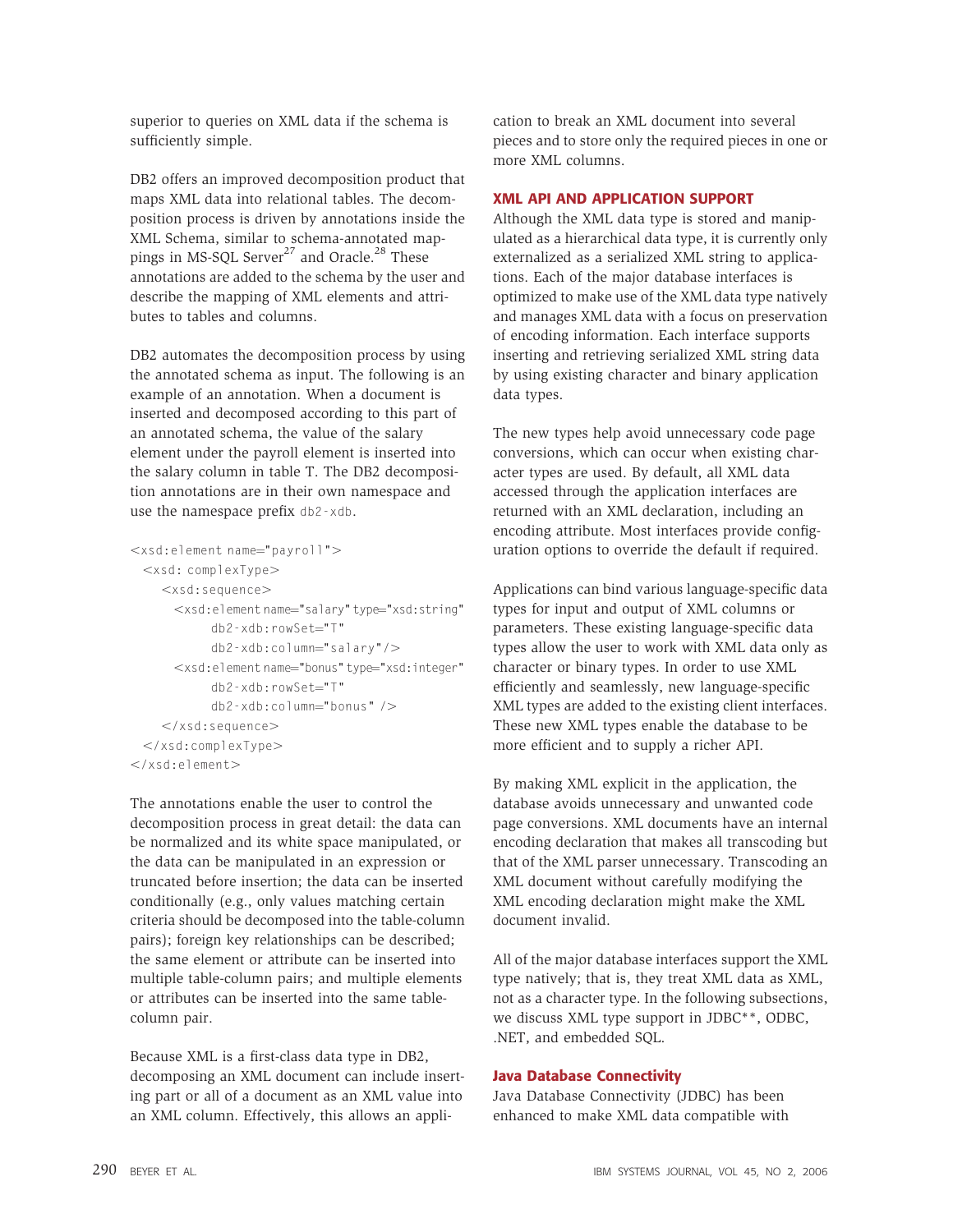strings, byte arrays, and streams, so that XML columns and parameters can be bound to any of these types. IBM is working on standardizing a JDBC XML type. In the meantime, a proprietary XML type com.ibm.db2.DB2Xml is available to enable an application to migrate seamlessly to the future standard JDBC type.

The DB2 XML interface has a number of methods that make working with XML data easy. In the following example, a column is retrieved as a DB2 XML object. Then the getDB2String method returns the serialized representation of the XML value (without an XML declaration) as a string object. The getDB2XMLBinaryStream(''UTF-16'') method then returns a binary stream with the XML value encoded in UTF-16 (Unicode Transformation Format with 16 bit encoding), including a matching XML declaration.

```
com.ibm.db2.jcc.DB2Xml.xml1=
 (com.ibm.db2.jcc.DB2Xml) rs.getObject
   ("xml_stuff");
String s=xml1.getDB2String();
InputStream is = xml2.getDB2XMLBinaryStream("UTF-16");
```
## Call Level Interface

The DB2 Call Level Interface (CLI), a superset of ODBC, has been enhanced to support XML by providing a new SQL type, SQL\_XML. Since there is no native XML type in C, the new SQL type can only be used in CLI/ODBC API calls to mark XML values as XML typed. In all other ways, access to serialized XML string data is identical to using a character array. The advantage is that the DB2 client and server know that this is XML data and can avoid unnecessary or unwanted code page conversions. Here is an example of inserting XML data into an XML-typed column:

```
char.xmlBuf[10240];
SQLExecDirect( hStmt, "Insert into t1 values (?)",
                                   SOLNTS;
SQLBindParameter( hStmt, 1, SQL_PARAM_INPUT,
     SQL_C_CHAR, SQL_XML, xmlBuf, &xmlBufLen);
```
## .NET Support

The goal of the DB2 .NET support is to integrate DB2 as thoroughly as possible with the .NET APIs. In this example, an XML document is extracted from DB2, and the application can use the standard .NET interface, XmlReader, to manipulate the result.

 $DB2$ Command cmd = DB2Connection.CreateCommand();  $cmd$ . CommandText = "select c1 from  $T$ ";  $cmd.CommandType = CommandType.Fext;$ DB2DataReader  $dr = cmd$ . Execute(); dr.Read(); // retrieve the column as an XML reader  $X$ mlReader xml = dr.GetXmlReader(0);

### Embedded SQL

The SQL standard<sup>6</sup> defines new host variable declarations for XML types, and DB2 is using this in its implementation, as shown in the following example:

```
EXEC SQL BEGIN DECLARE;
SQL TYPE IS XML AS CLOB( 10K ) xmlBuf;
EXEC SOL END DECLARE SECTION:
EXEC SQL SELECT xmlCol INTO :xmlBuf from myTable
```
where  $id = '001'$ ;

## NATIVE XML SUPPORT IN DB2 FOR Z/OS

As XML technology is increasingly embraced by enterprises for their on-demand e-business applications, management of XML data in mainframe databases becomes a necessity. DB2 for z/OS on the powerful IBM mainframe systems is the leading member of the DB2 family and plays a central role in data processing for many of the largest enterprises around the world. In this section, we briefly describe the main features of native XML support in DB2 for z/OS.

The initial functionality of native XML support in DB2 for z/OS is largely a compatible subset of that of DB2 UDB for the Linux\*\*, Unix\*\*, and Windows\*\* platforms. It supports native storage of the hierarchical XQuery data model, indexing, efficient search of XML documents, and composition of new documents using SQL/XML functions. It supports most of the SQL/XML functions with embedded XPath queries and a limited set of types from the XQuery data model. XML schema validation is supported through a DB2-supplied user-defined function, although the type annotation is dropped when storing XML documents (i.e., the persistent XML documents are untyped).

All the utilities of DB2 for z/OS support the XML type. The XML type is also supported for non-Unicode tables and partitioned table spaces and in the data-sharing environment. More XQuery constructs, full XML schema support, and stand-alone XQuery are to be delivered in future releases.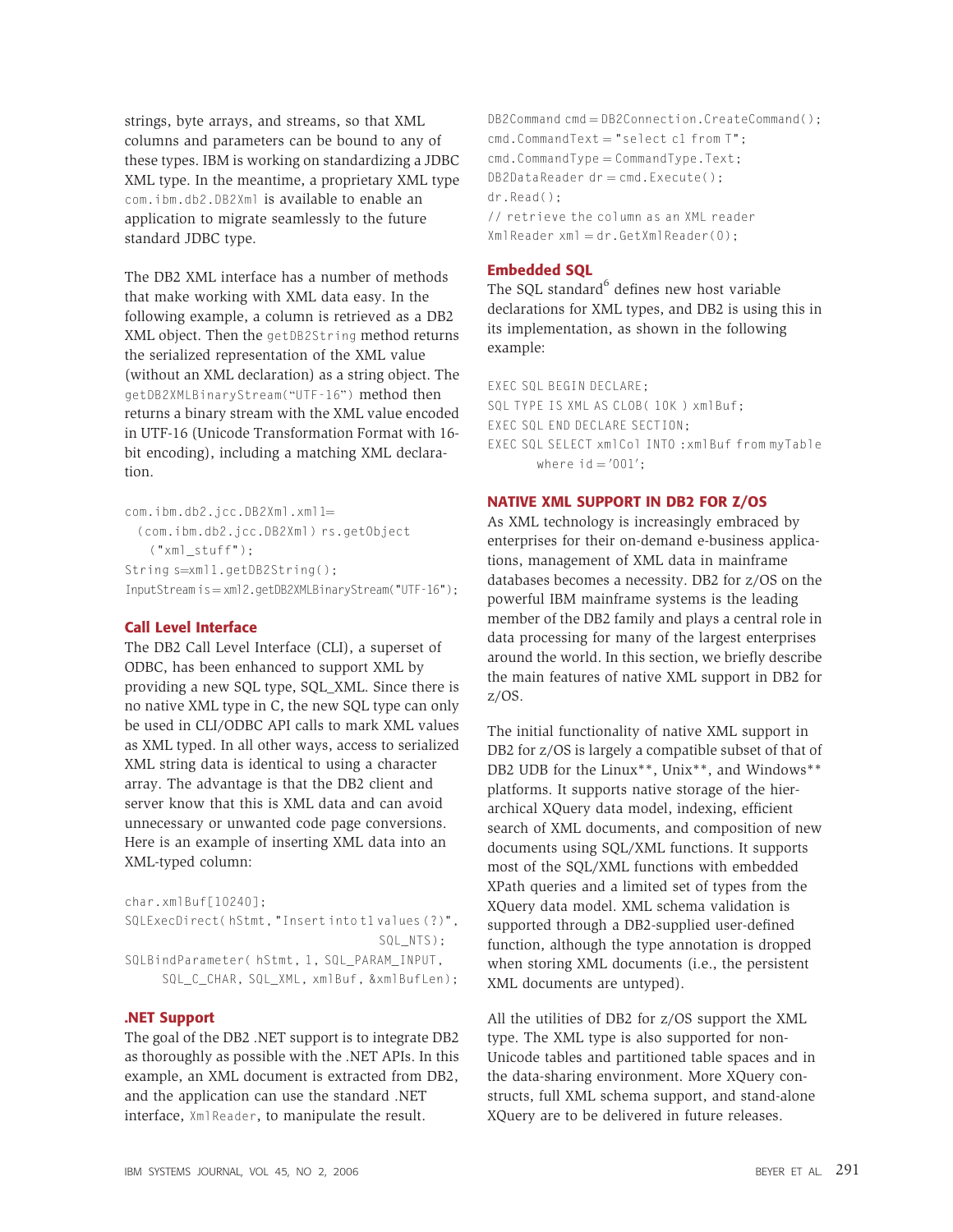As DB2 for z/OS is targeted at enterprise customers, special attention is given to its performance and scalability. The following is a list of some major design features enhancing the high performance of the native XML support:

- 1. A custom-made XML parser provided by the z/OS operating system is used for parsing. The parser provides a more efficient buffered token stream interface, instead of a SAX-like interface, to reduce event-handling overhead.
- 2. Well-tuned segmented table spaces (i.e., the universal table spaces) are used as the storage infrastructure for persistent XML data. Instead of using one record for each node, each record stores a packed subtree or subtrees of nodes in an internal table, significantly reducing the per-node cost. Nodes within each page (as described for DB2 UDB for Linux, Unix, and Windows) are stored within a record for DB2 for z/OS, and a node ID index plays the role of a regions index.

An internal table space is created for each XML column in a base table. The internal table space contains a table with three columns (DocID, minNodeID, XMLData), where the XMLData column is a SQL VARBINARY type that contains packed XML data. Each XMLData column contains a single subtree or a sequence of subtrees that share a common parent node. The parent node is the context node for the record, containing the absolute node ID in the record header among other context information. Each node contains a relative node ID.

- 3. An optimal QuickXScan algorithm is used for streaming XPath evaluation. QuickXScan eliminates the combinatorial explosion of matching states commonly seen in streaming XPath algorithms and achieves linear scalability. The QuickXScan algorithm is also customized for even faster XML index key generation.
- 4. New access methods based on XML value indexes are used, similar to what has been described previously for DB2 UDB for Linux, Unix, and Windows.
- 5. A next-generation XML schema-validating parser based on parser-generator techniques is used for XML schema validation and annotated schemabased decomposition.

For more details, see Reference 29.

## XML UTILITIES AND TOOLS

Standard DB2 utilities have been upgraded to work with the new XML type. For example, XML type column data is supported by DB2's ''backup and restore'' and by DB2's high-availability data replication for failover and fault tolerance.

The IMPORT and EXPORT functions offer a flexible way to insert or extract data to or from database tables. A single IMPORT command can populate any combination of relational and XML columns in a table. The IMPORT utility can read and import XML documents from any number of separate XML files in the file system. Alternatively, DB2 can import XML documents that are concatenated in a single large input file. Similarly, the EXPORT utility can write XML documents to separate files or concatenate them into a single file.

The IMPORT and EXPORT functions give the user fine-grained control of the XML parsing and validation options. These options are similar to the SQL/XML functions XMLPARSE and XMLVALIDATE. Validation of documents during import is optional. If validation is used, all imported documents can be validated against a single schema, or schemas can be specified on a per-document basis. Also, it is possible to validate some but not all documents during import. When XML data is exported, a flat file is written in addition to the XML data. This flat file may contain relational data that may have been part of the export. It also contains references to the exported XML documents. Optionally, a schema identifier is included for each exported document that was validated at the time of data insertion. Thus, the relationship between documents and schemas can be exported along with the actual data and can be used for validation when the data is imported into a database again.

XQuery is a functional query language that enables users to query XML data sources, including XML columns. Novice users may find the language fairly complex and difficult, even for simple queries. To alleviate this problem, DB2 provides a GUI-based XQuery builder. The XQuery builder exposes the XQuery language functionality as sets of grid, enabling the user to build fairly complex queries. The tool interprets users' GUI actions and generates the corresponding queries, greatly assisting in the construction and manipulation of XQuery syntax. The DB2 Developer Workbench provides GUI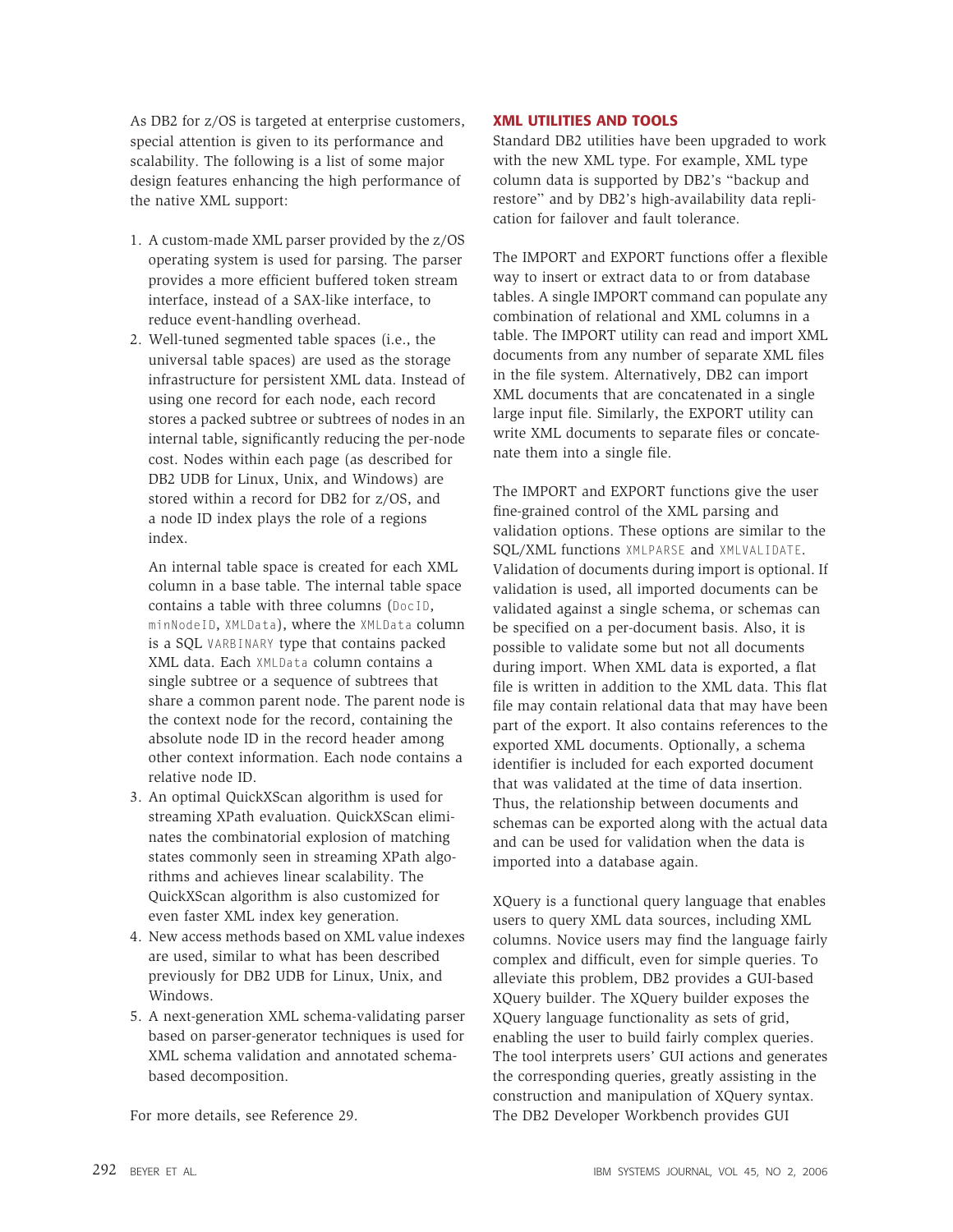support for defining XML indexes, XML schema annotations for decomposition, and basic tasks like defining XML columns in tables or viewing XML documents.

## RELATED WORK

In recent years, many different approaches have been proposed for XML data management, in both academia and industry. They can be classified into two groups: native XML management systems and systems that reuse an underlying relational DBMS.

In relational-based approaches, the core storage and processing model for XML is the relational model, and a mapping between the XML data model and the relational data model is required. In contrast, a native XML database uses an XML data model, for example, the XML Infoset or the XQuery data model, as the core data model for the processing and storage of XML data. XML is not treated as text, and it is not mapped to a different data model. The data is represented as XML even with respect to its physical storage on disk.

Relational-based approaches either shred the XML documents into relational tables using some sort of encoding $8,30-32$  or use a LOB (large object) column to store the XML document as text.<sup>33–35</sup> The main advantage of the relational-based approach is that it requires no modification to existing engines, while exploiting their maturity, extensive tuning, proven scalability, and sophisticated optimizers.

Shredding XML to relational tables is expensive at insertion time due to costly XML parsing $^{29}$  and multitable inserts, which require access to many database records. Once XML is broken into relational scalar values, queries and updates in plain SQL can be run with high performance. One important disadvantage of shredding-based methods is their inefficiency for retrieval of the whole or a subpart of the XML document, as well as their inflexibility regarding support of schema evolution. The required multiway joins required for reconstructing XML documents can be expensive when dealing with large amounts of data.<sup>36</sup>

Shredding-based approaches need to translate an XQuery into SQL for evaluation. As Reference 7 argues, due to the semantic mismatch between XQuery and SQL, not all XQuery expressions are translatable into SQL, or they may translate into

inefficient SQL statements. A more comprehensive review of methods for XML-to-SQL query translation and their limitations is beyond the scope of this paper and can be found in Reference 37.

Generally, LOB-based storage allows fast insertion and retrieval of full document and full schema flexibility, since any XML document, irrespective of its schema, can be stored. But this approach suffers from poor search and extraction performance due to XML parsing at query execution time. Search performance can be improved if indexes are built at insertion time. Although this incurs XML parsing overhead, it may speed up queries for documents that match given search conditions. Compared to LOB-based approaches, DB2 enjoys a similar fast retrieval of full documents, as it stores the entire document together, but does not suffer from inefficient search, because it uses a directly traversable, parsed structured-tree format.

The second alternative to XML data management is to build a native XML database. Examples of native systems include TIMBER, $^{38}$  Niagara, $^{39}$  and Natix. $^{40}$ Systems such as Niagara and TIMBER break the XML document into nodes and store the node information in a "B+ tree" (a tree structure commonly used for relational database indexes) with all document nodes stored in order at the leaf level. This allows for efficient document or subtree reconstruction by a simple scan of the leaf pages of the tree. All the native XML systems deal only with XML data and do not support SQL or relational storage.

Relational databases have been offering support for storage, manipulation, search, and retrieval of XML data.<sup>41–43</sup> In Oracle 10g XML documents can be stored with indexing support as CLOBs (character large objects), shredded to object-relational tables, or a combination of these functions.<sup>28</sup> Microsoft SQL Server 2005 stores XML documents in a parsed, tokenized format as byte sequences in BLOB (binary large object) columns.<sup>44</sup> A primary XML index can be defined to avoid parsing the XML BLOBs at query time.<sup>28,44</sup> Additionally, secondary XML indexes can be defined to further increase query performance. This is somewhat different from DB2's XML storage and indexing approach described in the sections ''Native XML storage'' and ''XML indexes.'' In DB2, XML parsing is never required at query time, and indexes can be defined on specific paths.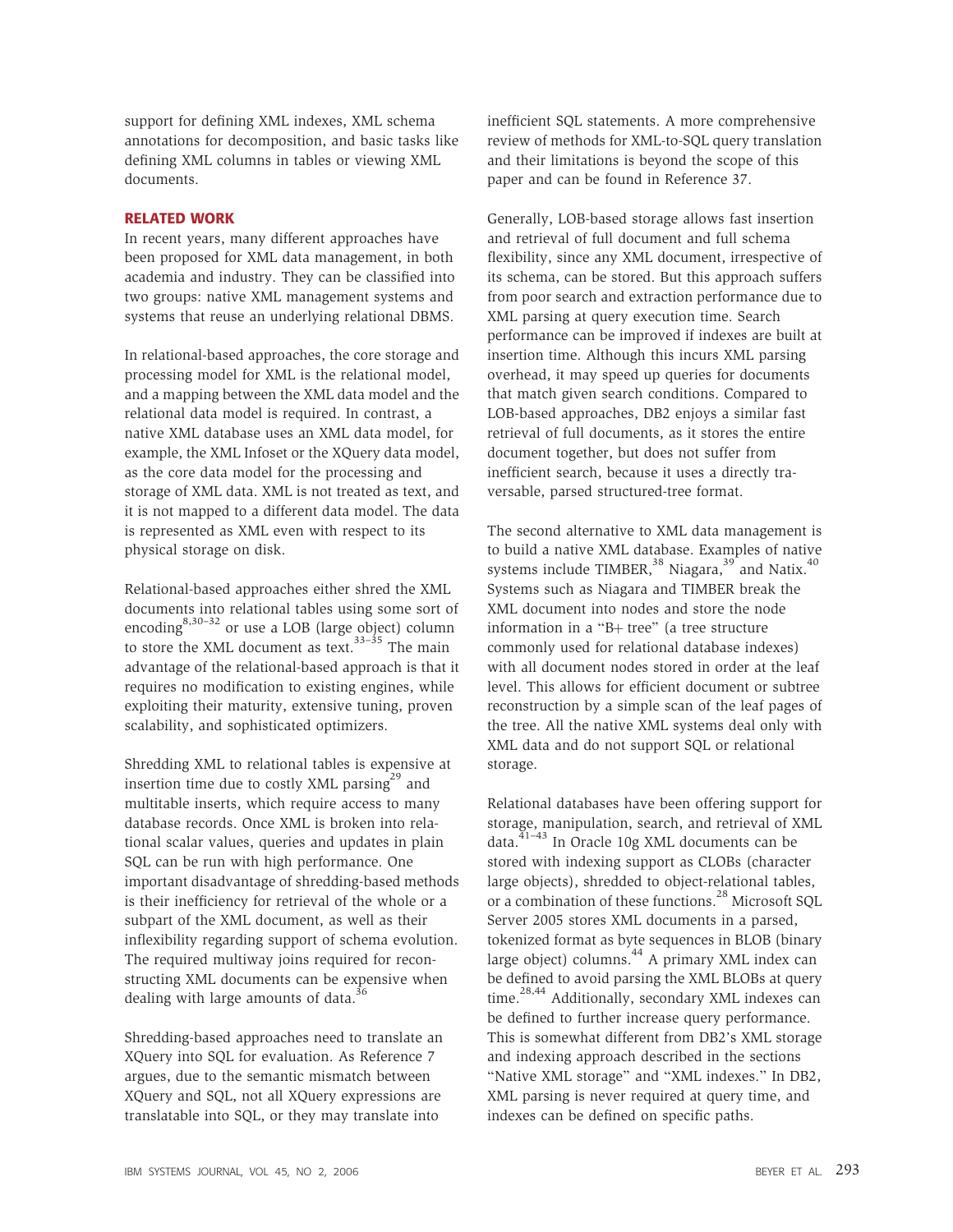Finally, there are many XQuery implementations in both academia and industry. A comprehensive list of public XQuery implementations and links can be found on the home page of the W3C XQuery working group (http://www.w3.org/XML/Query).

### SUMMARY AND CONCLUSIONS

DB2 Universal Database has been enhanced with comprehensive native XML support to overcome the limitations inherent in mapping XML to relational tables or CLOBs. XML documents are stored as typeannotated trees on disk pages, indexed with pathspecific indexes, and queried with XQuery, SQL/ XML, or a combination of both. Schema validation is optional and performed on a per-document basis, which allows for flexibility and schema evolution. Enhancements to the major database APIs provide client applications with the required functionality to exploit new XML capabilities in the DB2 server. The native XML solution in DB2 includes XML support in utilities such as XML import and export and a visual XQuery design tool.

We have described the architecture and overall design of native XML in DB2, a hybrid relational and XML data-management system. To the best of our knowledge, this is the first truly hybrid system to support both relational and XML data. We believe such a system is essential to the evolution of enterprise data-management solutions, as XML and relational data will coexist and complement each other.

A hybrid system enables easier incorporation of more traditional data management tools, such as triggers and materialized views, into XML data management. The DB2 XML system allows us to leverage more than 20 years of data-management research to advance XML technology to the same sophistication expected from mature relational systems.

## ACKNOWLEDGMENTS

We would like to thank and recognize the large number of engineers at the IBM Toronto Lab, IBM Silicon Valley Lab, IBM Almaden Research Center, IBM Portland Lab, and IBM Thomas J. Watson Research Center for their contributions to integrating native XML support into DB2. We would also like to thank Sriram Padmanabhan for his valuable feedback and suggestions in the preparation of this paper.

\*Trademark, service mark, or registered trademark of International Business Machines Corporation.

\*\*Trademark, service mark, or registered trademark of Massachusetts Institute of Technology, Sun Microsystems, Inc., Linus Torvalds, The Open Group, or Microsoft Corporation in the United States, other countries, or both.

### CITED REFERENCES

- 1. M. Birbeck, M. Kay, S. Livingstone, S. F. Mohr, J. Pinnock, B. Loesgen, S. Livingston, D. Martin, N. Ozu, M. Seabourne, and D. Baliles, Professional XML, Wrox Press, John Wiley and Sons, Hoboken, NJ (2000).
- 2. R. P. Bourret, personal communication.
- 3. Bioinformatics, O'Reilly XML.com, http://www.xml. com/pub/rg/Bioinformatics.
- 4. H. V. Jagadish, L. V. S. Lakshmanan, D. Srivastava, and K. Thompson, "TAX: A Tree Algebra for XML," Proceedings of the International Workshop on Data Bases and Programming Languages (DBPL 2001), in LNCS 2937, Springer-Verlag, Berlin (2002), pp. 149–164.
- 5. XQuery 1.0: An XML Query Language, S. Boag, D. Chamberlin, M. Fernandez, D. Florescu, J. Robie, and J. Simeon, Editors, W3C Candidate Recommendation (November 2005), http://www.w3.org/TR/xquery.
- 6. Information Technology—Database Language SQL—Part 14: XML-Related Specifications (SQL/XML), International Organization for Standardization (ISO), ANSI/ISO/IEC 9075-14:2005 draft under development (March 11, 2006).
- 7. I. Manolescu, D. Florescu, and D. Kossmann, ''Answering XML Queries on Heterogeneous Data Sources,'' Proceedings of the 27th International Conference on Very Large Data Bases (VLDB 2001), Morgan Kaufmann, San Francisco, CA (2001), pp. 241–250.
- 8. D. DeHaan, D. Toman, M. P. Consens, and T. Özsu, "A Comprehensive XQuery to SQL Translation Using Dynamic Interval Encoding,'' Proceedings of the 22nd International ACM SIGMOD Conference on Management of Data (SIGMOD 2003), ACM Press, New York (2003), pp. 623–634.
- 9. K. S. Beyer, R. Cochrane, V. Josifovski, J. Kleewein, G. Lapis, G. M. Lohman, B. Lyle, F. Özcan, H. Pirahesh, N. Seemann, T. C. Truong, B. Van der Linden, B. Vickery, and C. Zhang, ''System RX: One Part Relational, One Part XML,'' Proceedings of the 24th International ACM SIGMOD Conference on Management of Data (SIGMOD 2005), ACM Press, New York (2005), pp. 347–358.
- 10. H. Pirahesh, J. M. Hellerstein, and W. Hasan, ''Extensible/Rule Based Query Rewrite Optimization in Starburst,'' Proceedings of the 1992 ACM SIGMOD International Conference on Management of Data (SIGMOD 1992), ACM Press, New York (1992), pp. 39– 48.
- 11. XQuery 1.0 and XPath 2.0 Data Model (XDM), M. F. Fernandez, A. Malhotra, J. Marsh, M. Nagy, and N. Walsh, Editors, W3C Candidate Recommendation (November 2005), http://www.w3.org/TR/ xpath-datamodel/.
- 12. R. Kaushik, P. Bohannon, J. F. Naughton, and H. F. Korthet, "Covering Indexes for Branching Path Queries," Proceedings of the 21st International ACM SIGMOD Conference on Management of Data (SIGMOD 2002), ACM Press, New York (2002), pp. 133–144.
- 13. M. Nicola and B. Van der Linden, ''Native XML Support in DB2 Universal Database,'' Proceedings of the 31st International Conference on Very Large Data Bases (VLDB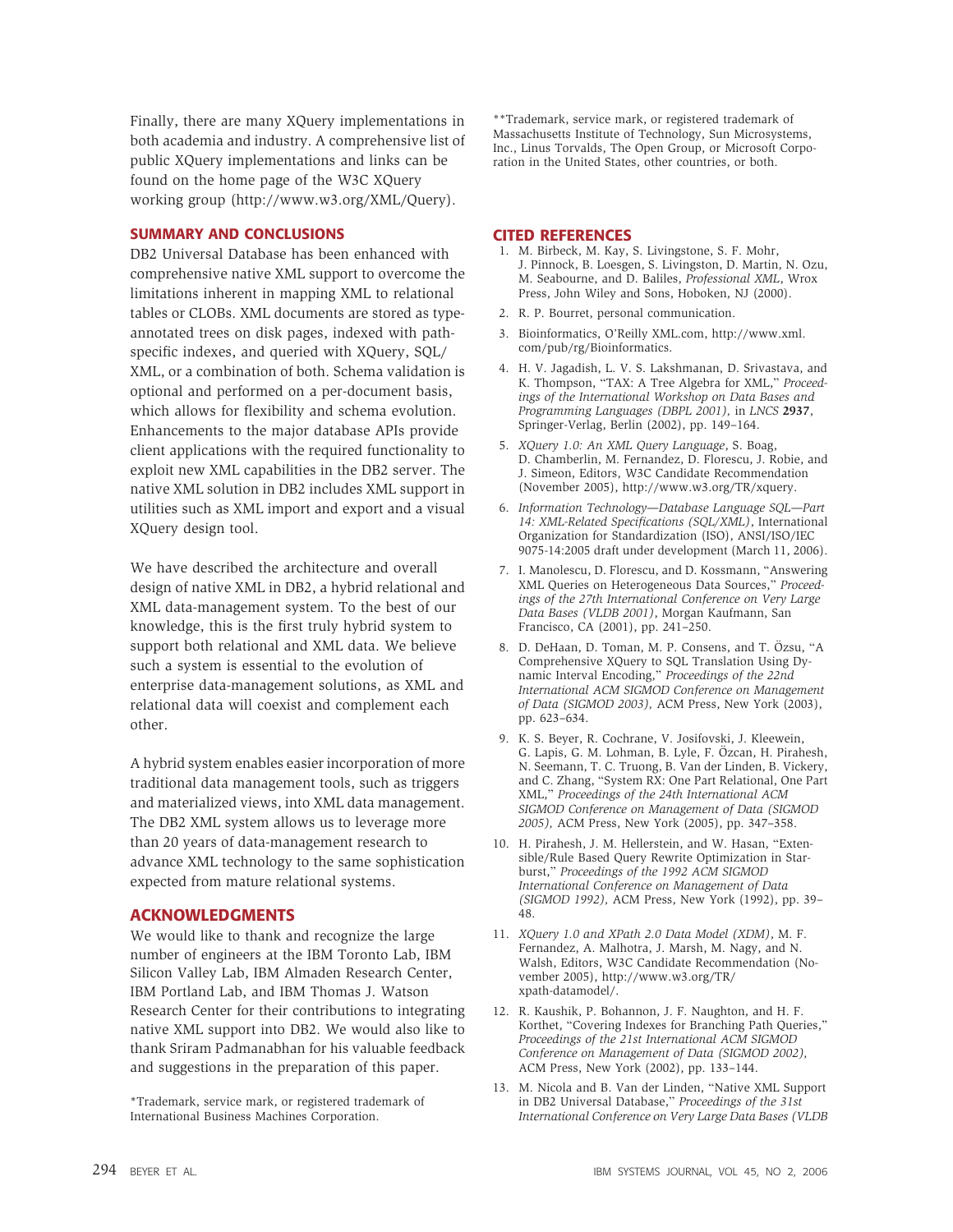2005), Morgan Kaufmann, San Francisco, CA (2001), pp. 1164–1174, http://www.vldb2005.org/program/paper/ thu/p1164-nicola.pdf.

- 14. XML Path Language (XPath) 2.0, A. Berglund, S. Boag, D. Chamberlin, M. Fernandez, M. Kay, J. Robie, and J. Simeon, Editors, W3C Candidate Recommendation (November 2005), http://www.w3.org/TR/xpath20.
- 15. XQuery 1.0 and XPath 2.0 Formal Semantics, D. Draper, P. Fankhauser, M. Fernandex, A. Malhotra, K. Rose, M. Rys, J. Simeon, and P. Wadler, Editors, W3C Candidate Recommendation (November 2005), http:// www.w3.org/TR/xquery-semantics/.
- 16. L. M. Haas, W. Chang, G. M. Lohman, J. McPherson, P. F. Wilms, G. Lapis, B. Lindsay, H. Pirahesh, M. J. Carey, and E. J. Shekita, ''Starburst Mid-Flight: As the Dust Clears,'' IEEE Transactions On Knowledge and Data Engineering 2, No. 1, 143–160 (1990).
- 17. Z. Chen, H. V. Jagadish, L. V. S. Lakshmanan, and S. Paparizos, ''From Tree Patterns to Generalized Tree Patterns: On Efficient Evaluation of XQuery,'' Proceedings of the 29th International Conference on Very Large Data Bases (VLDB 2003), Morgan Kaufmann, San Francisco, CA (2003), pp. 237–248.
- 18. M. F. Fernandez and D. Suciu, ''Optimizing Regular Path Expressions Using Graph Schemas,'' Proceedings of the Fourteenth International Conference on Data Engineering (ICDE 1998), IEEE Computer Society Press, J. Wiley, Hoboken, NJ (1998), pp. 14–23.
- 19. G. Grahne and A. Thomo, ''Algebraic Rewritings for Optimizing Regular Path Queries,'' Theoretical Computer Science 296, No. 3, 453–471 (2003), http://portal.acm. org/citation.cfm?id=782741&dl=ACM&coll=GUIDE.
- 20. A. Balmin, F. Özcan, K. Beyer, R. J. Cochrane, and H. Pirahesh, ''A Framework for Using Materialized XPath Views in XML Query Processing,'' Proceedings of the 30th International Conference on Very Large Data Bases (VLDB 2004), Morgan Kaufmann, San Francisco, CA (2004), pp. 60–71.
- 21. G. M. Lohman, ''Grammar-like Functional Rules for Representing Query Optimization Alternatives,'' Proceedings of the ACM SIGMOD Conference on Management of Data (SIGMOD 1998), ACM Press, New York (1998), pp. 18–27.
- 22. XML Schema, W3C Architecture Domain, http://www. w3.org/XML/Schema.
- 23. N. Bruno, N. Koudas, and D. Srivastava, ''Holistic Twig Joins: Optimal XML Pattern Matching,'' Proceedings of the ACM SIGMOD Conference on Management of Data (SIGMOD 2002), ACM Press, New York (2002), pp. 310– 321.
- 24. D. Florescu, C. Hillery, D. Kossmann, P. Lucas, F. Riccardi, T. Westmann, M. J. Carey, and A. Sundararajan, ''The BEA/XQRL Streaming XQuery Processor,'' VLDB Journal 13, No. 3, 294–315 (2004).
- 25. J. Shanmugasundaram, J. Kiernan, E. J. Shekita, C. Fan, and J. Funderburk, ''Querying XML Views of Relational Data,'' Proceedings of the 27th International Conference on Very Large Data Bases (VLDB 2001), Morgan Kaufmann, San Francisco, CA (2004), pp. 261–270.
- 26. V. Josifovski, M. Fontoura, and A. Barta, ''Querying XML Streams,'' VLDB Journal 14, No. 2, 197–210 (2005).
- 27. SQLXML in MS SQL Server 2000, http://msdn.microsoft. com/sqlxml.
- 28. Oracle XML DB 10g, http://www.oracle.com/ technology/tech/xml/xmldb.
- 29. G. Zhang, ''Building a Scalable Native XML Database Engine on Infrastructure for a Relational Database,'' Proceedings of the Second International Workshop on XQuery Implementation, Experience and Perspectives (XIME-P 2005), ACM Press, New York (2005), http://www.geocities.com/zhanggene/pub/ ScalableNativeXMLDB.pdf.
- 30. M. Nicola and J. John, ''XML Parsing: A Threat to Database Performance,'' Proceedings of the 12th International Conference on Information and Knowledge Management (CIKM 2003), ACM Press, New York (2003), pp. 175–178.
- 31. M. F. Fernandez, Y. Kadiyska, D. Suciu, A. Morishima, and W. C. Tan, ''SilkRoute: A Framework for Publishing Relational Data in XML," ACM Transactions on Database Systems 27, No. 4, 438–493 (2002), http://www.cs. washington.edu/homes/suciu/file07\_paper.pdf.
- 32. D. Florescu and D. Kossmann, ''Storing and Querying XML Data Using an RDBMS,'' IEEE Data Engineering Bulletin 22, No. 3, 27–34 (1999).
- 33. J. Shanmugasundaram, K. Tufte, C. Zhang, G. He, D. J. DeWitt, and J. F. Naughton, ''Relational Databases for Querying XML Documents: Limitations and Opportunities,'' Proceedings of the 25th International Conference on Very Large Data Bases (VLDB 1999), Morgan Kaufmann, San Francisco, CA (1999), pp. 302–314.
- 34. L. Ennser, C. Delporte, M. Oba, and K. Sunil, Integrating XML with DB2 Extender and DB2 Text Extender, IBM Redbooks (2000), http://www.redbooks.ibm.com/pubs/ pdfs/redbooks/sg246130.pdf.
- 35. Microsoft TechNet: SQL Server 2000, http://www.microsoft. com/technet/prodtechnol/sql/2000/default.mspx.
- 36. S. Pal, I. Cseri, O. Seeliger, G. Schaller, L. Giakoumakis, and V. Zolotov, ''Indexing XML Data Stored in a Relational Database,'' Proceedings of the 30th International Conference on Very Large Data Bases (VLDB 2004), Morgan Kaufmann, San Francisco, CA (2004), pp. 1146– 1157, http://www.vldb.org/conf/2004/IND5P2.PDF.
- 37. R. Krishnamurthy, R. Kaushik, and J. F. Naughton, ''XML-to-SQL Query Translation Literature: The State of the Art and Open Problems,'' Proceedings of the 1st International XML Database Symposium (XSym), in LNCS 2824, Springer-Verlag, Berlin (2003), pp. 1–18, http://www.cs.wisc.edu/~sekar/research/ xmltosqlsurvey.pdf.
- 38. H. V. Jagadish, S. Al-Khalifa, A. Chapman, L. V. S. Lakshmanan, A. Nierman, S. Paparizos, J. M. Patel, D. Srivastava, N. Wiwatwattana, Y. Wu, and C. Yu, ''TIMBER: A Native XML Database,'' VLDB Journal 11, No. 1, 274–291 (2002), http://www.eecs.umich.edu/db/ timber/files/timber.pdf.
- 39. A. Halverson, J. Burger, L. Galanis, A. Kini, R. Krishnamurthy, A. N. Rao, F. Tian, S. Viglas, Y. Wang, J. F. Naughton, and D. J. DeWitt, ''Mixed Mode XML Query Processing,'' Proceedings of the 29th International Conference on Very Large Data Bases (VLDB 2003), Morgan Kaufmann, San Francisco, CA (2003), pp. 225– 236.
- 40. T. Fiebig, S. Helmer, C.-C. Kanne, J. Mildenberger, G. Moerkotte, R. Schiele, and T. Westmann, ''Anatomy of a Native XML Base Management System,'' VLDB Journal 11, No. 4, 292–314 (December 2002).
- 41. K. S. Beyer, F. Özcan, S. Saiprasad, and B. Van der Linden, ''DB2 XML: Designing for Evolution,'' Proceedings of the 2005 International ACM SIGMOD Conference on Management of Data (SIGMOD 2005), ACM Press, New York (2005), pp. 948–952.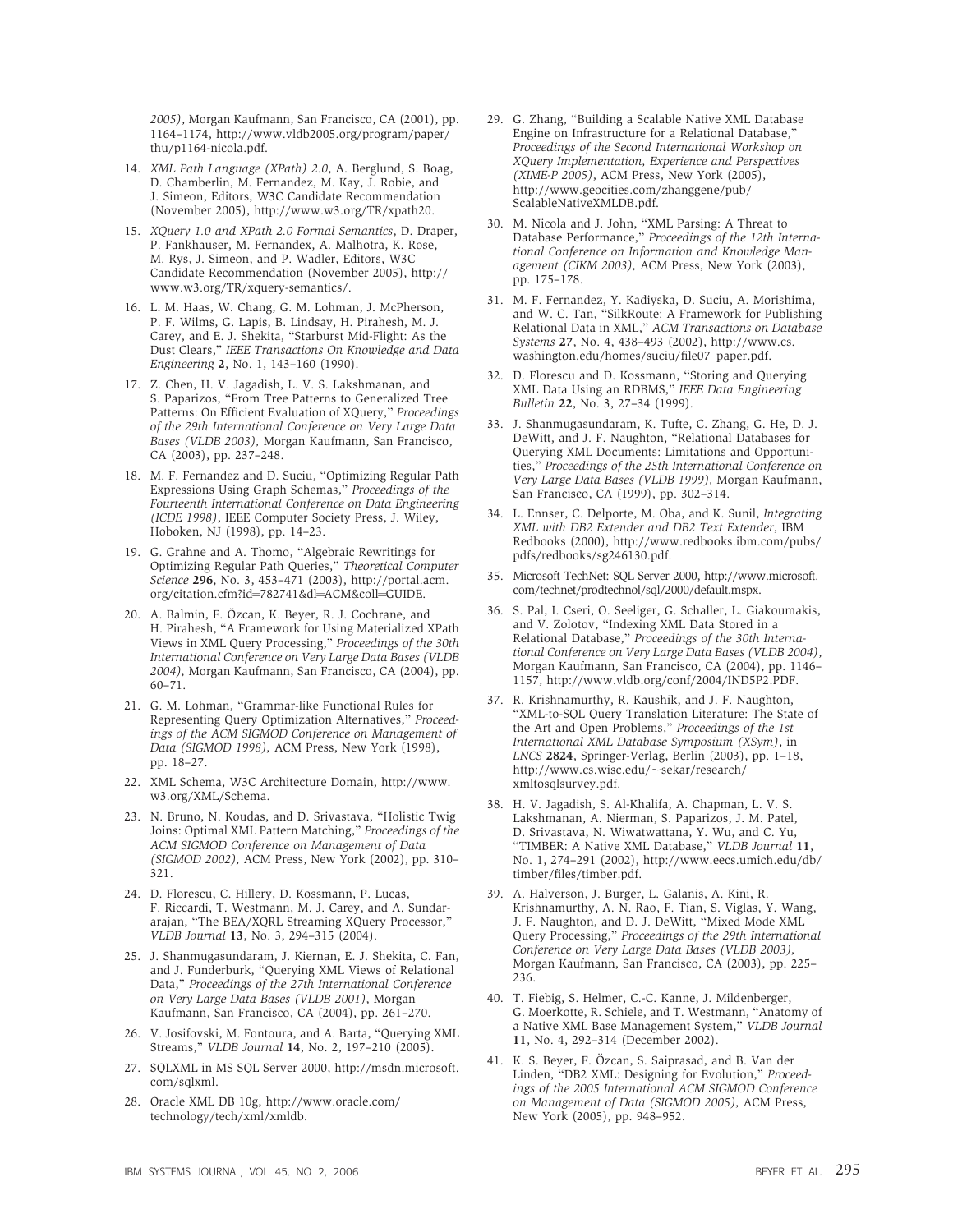- 42. R. Murty, Z. H. Liu, M. Krishnaprasad, S. Chandrasekar, A.-T. Tran, E. Sedlar, D. Florescu, S. Kotsovolos, N. Agarwal, V. Arora, and V. Krishnamurthy, ''Toward an Enterprise XML Architecture,'' Proceedings of the 2005 International ACM SIGMOD Conference on Management of Data (SIGMOD 2005), ACM Press, New York (2005), pp. 953–957.
- 43. Michael Rys, ''XML and Relational Database Management Systems: Inside Microsoft SQL Server 2005,'' Proceedings of the 24th International ACM SIGMOD Conference on Management of Data (SIGMOD 2005), ACM Press, New York (2005), pp. 958–962.
- 44. S. Pal, I. Cseri, O. Seeliger, M. Rys, G. Schaller, W. Yu, D. Tomic, A. Baras, B. Berg, D. Churin, and E. Kogan, ''XQuery Implementation in a Relational Database System,'' Proceedings of the 31st International Conference on Very Large Data Bases (VLDB 2005), Morgan Kaufmann, San Francisco, CA (2005), pp. 1175–1186, http://www. vldb2005.org/program/paper/thu/p1175-pal.pdf.

Accepted for publication January 17, 2006. Published online April 27, 2006.

#### Kevin Beyer

IBM Almaden Research Center, 650 Harry Road, San Jose, California 95120-6099 (kbeyer@us.ibm.com). Dr. Beyer is a research staff member at the IBM Almaden Research Center in San Jose, California. He is a member of the DB2 XML project team and a leader of the design and implementation of the XML indexing infrastructure. Prior to his work on XML, Dr. Beyer investigated materialized views and OLAP technologies.

#### Roberta Cochrane

IBM Software Group, 294 Route 100, Somers, New York 10589 (bobbiec@almaden.ibm.com). Dr. Cochrane is a Senior Technical Staff Member in IBM's Software Group Strategy division. She is a leader in the delivery of advanced query technology to IBM's database products, providing many new advanced features over the last 15 years, including materialized views, triggers, and constraints. She has conducted extensive research in active database systems and played a major role in the definition of the SQL3 standard for triggers and constraints. Dr. Cochrane is a member of the IBM Academy of Technology, a Master Inventor, and was one of IBM's 2002 YWCA TWIN awardees, honoring women in industry. She received a B.S. degree in computer science and mathematics from James Madison University, Virginia and a Ph.D. degree in computer science from the University of Maryland at College Park. The work described in this paper was done under her leadership as a manager of XML Database Technologies in the Exploratory Database department at IBM Almaden Research Center.

### Michael Hvizdos

IBM Software Group, 8200 Warden Ave., Toronto Lab, Markham, ON L6G 1C7, Canada (hvizdos@ca.ibm.com). Mr. Hvizdos is an advisory software developer at the IBM Toronto lab, responsible for the design and implementation of the DB2 CLI/ODBC and embedded SQL application interfaces to XML data and XQuery. He has over seven years of experience supporting, maintaining, and enhancing DB2 application interfaces and has contributed to numerous editions of the IBM DB2 UDB Family Fundamentals and Application Development certification examinations. He received a Bachelor of Science degree in electrical engineering in 1998 from the University of Calgary. Mr. Hvizdos continues to enhance the functionality, reliability, and usability of the DB2 application interfaces with particular focus on XML efficiency.

#### Vanja Josifovski

Yahoo! Research, 701 First Avenue, Sunnyvale, California 94089 (vanjaj@yahoo-inc.com). Dr. Josifovski is a senior research scientist at the Yahoo Research Laboratory where he is a member of the group exploring search and advertisement technologies for the Internet. Previously, Dr. Josifovski was a research staff member at the IBM Almaden Research Center, working on several projects in database runtime and optimization, federated databases, and enterprise search projects. He earned an M.Sc. degree from the University of Florida at Gainesville and a Ph.D. degree from the Linkoping University in Sweden. His technical interests include scalable infrastructure for search, incremental indexing of semistructured and unstructured data, and advanced search technologies for improved result relevance.

#### Jim Kleewein

Microsoft Corporation, 1 Microsoft Way, Redmond, Washington 98052 (jimk@microsoft.com). Mr. Kleewein has spent roughly the last 20 years working on the design and implementation of data management systems, working on projects ranging from row-level locking on DB2/MVS' sysplex data sharing, and data federation to geospatial data management. He recently joined Microsoft's unified communications group.

### George Lapis

IBM Silicon Valley Laboratory, 553 Bailey Avenue, San Jose, California 95141 (lapis@almaden.ibm.com). Mr. Lapis is a technical manager at IBM's Silicon Valley Lab, managing the DB2 XML compiler development team. He has worked in database software for more than 25 years. He was a member of the R\* and Starburst research projects at IBM's Almaden Research Center in San Jose, California. He also was a member of the compiler development team for several releases of DB2 Universal Database. His expertise is mostly in compiler technology and implementation. For the last several years he has led the compiler development team at IBM's Silicon Valley Laboratory in San Jose, California, working on SQL, XML, and XQuery for DB2 Universal Database.

#### Guy Lohman

IBM Almaden Research Center, 650 Harry Road, B1-434, San Jose, California 95120 (lohman@almaden.ibm.com). Dr. Lohman is manager of Advanced Optimization in the Advanced Database Solutions department at IBM Research Division's Almaden Research Center in San Jose, California. He has over 23 years of experience in relational query optimization. He is the architect of the optimizer for the DB2 Universal Database for Linux, UNIX, and Windows, and was responsible for its development in Versions 2 and 5, as well as for the invention and prototyping of Visual Explain. During that period, Dr. Lohman also managed the overall effort to incorporate into the DB2 UDB product the Starburst compiler technology that was prototyped at the Almaden Research Center. More recently, he was a co-inventor and designer of the DB2 Index Advisor (now part of the Design Advisor), and cofounder of the DB2 Autonomic Computing project, part of IBM's company-wide Autonomic Computing initiative. In 2002, Dr. Lohman was elected to the IBM Academy of Technology. His current research interests involve query optimization, self-managing database systems, and problem determination.

### Robert Lyle

IBM Software Group, 555 Bailey Ave., Silicon Valley Laboratory, San Jose, California 95141 (blyle@us.ibm.com). Mr. Lyle is a member of the DB2 XML project team and a leader of the design and implementation of the XML indexing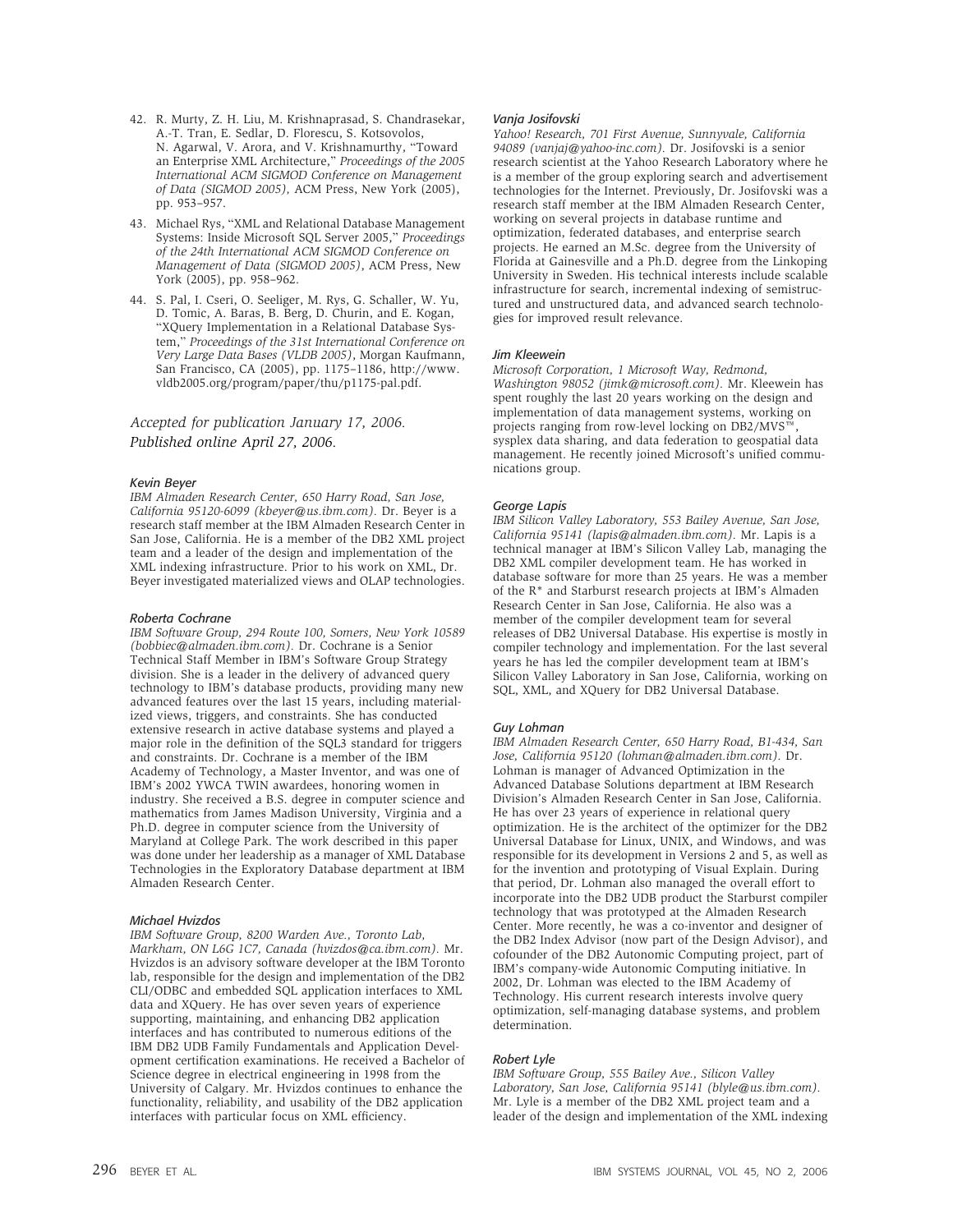infrastructure. He has worked in database software for over 17 years. Prior to his work on XML, Mr. Lyle worked on introducing OLAP functions into the DB2 Universal Database for Linux, UNIX, and Windows. Before that, he spent 11 years working on DB2 for z/OS, where he was the technical lead and owner of the indexing component and led the development of the type-2 index manager.

#### Matthias Nicola

IBM Software Group, 555 Bailey Ave., Santa Teresa Lab, San Jose, California 95141 (mnicola@us.ibm.com). Dr. Nicola is the technical lead for XML database performance at IBM's Silicon Valley Lab. His work focuses on all aspects of XML performance in DB2, including XQuery, SQL/XML, and all native XML features in DB2. Dr. Nicola works closely with the DB2 XML development teams as well as with customers and business partners who are using XML, assisting them in the design, implementation, and optimization of XML solutions. Prior to joining IBM, Dr. Nicola worked on data warehousing performance for Informix Software. He also worked for four years in research and industry projects on distributed and replicated databases; he received his doctorate in computer science in 1999 from the Technical University of Aachen, Germany.

#### Fatma Özcan

IBM Almaden Research Center, 650 Harry Road, B1-434, San Jose, California 95120 (fozcan@almaden.ibm.com). Dr. Özcan has been a research staff member at IBM's Almaden Research Center since 2001. She is a member of the DB2 XML compiler team and a technical leader in the area of XML query languages, XQuery semantics, and rewrite optimization. She received a Ph.D. degree in computer science from the University of Maryland at College Park in 2001. Her research interests include XML query languages and query optimization, integration of heterogeneous information systems, and software agents. She is a member of ACM SIGMOD and coauthor of the book Heterogeneous Agent Systems.

#### Hamid Pirahesh

IBM Almaden Research Center, 650 Harry Road, B1-434, San Jose, California 95120 (pirahesh@almaden.ibm.com). Dr. Pirahesh is an IBM fellow and a senior manager responsible for the Exploratory Database department at the Almaden Research Center in San Jose, California. He also has direct responsibilities for various aspects of IBM information management products. He received a Ph.D. degree from the University of California at Los Angeles in the area of database systems. Dr. Pirahesh is an IBM Master Inventor and a member of the IBM Academy. He has served as an associate editor of ACM Computing Surveys and has served on the program committee of major computer conferences. He was a principal member of the original team that designed the queryprocessing architecture of the IBM DB2 Universal Database relational DBMS and delivered the product to the marketplace. He has made major contributions to query-language industry standards. His research areas include OLAP and aggregate data management, query optimization, data warehousing, service-oriented architecture, management of semistructured (XML) and unstructured data, and information integration in Web-based federated and distributed systems. He also serves as a consultant to various IBM divisions, including IBM Software Group and IBM Global Services.

#### Normen Seemann

IBM Software Group, 555 Bailey Ave., Santa Teresa Lab, San Jose, California 95141 (normsee@us.ibm.com). Mr. Seemann is an advisory software engineer in IBM's Silicon Valley Laboratory. He is a member of the DB2 XML compiler team, focusing on XQuery semantics and modeling, XPath, and XQuery rewrite transformations. He received an M.Sc. degree

in computer science from the University of Rostock, Germany and joined the IBM Software Group in 2000.

#### Ashutosh Singh

IBM Almaden Research Center, 650 Harry Road, San Jose, California 95120 (ashutosh@almaden.ibm.com). Mr. Singh is an advisory engineer in the Advance Database Solutions department. He received a Masters degree from the University of Wisconsin at Madison and joined IBM Research in 1999. Mr. Singh's eight years in the IT industry include research, design, and development in the area of relational database systems. He has contributed to the design and development of XML as well as relational technology in the DB2 Universal Database for Linux, UNIX and Windows. His areas of interest include sampling technology in databases, database performance, high availability, query optimization, data and application integration, text search, and data mining. Prior to joining IBM, he was responsible for the architecture and implementation of the stored procedure execution module for the PARADISE database server at the University of Wisconsin at Madison and later at the NCR Corporation.

### Tuong Truong

IBM Software Group, 555 Bailey Ave., Santa Teresa Lab, San Jose, California 95141 (tctruong@us.ibm.com). Mr. Truong is a senior software engineer and manager, managing the XML Query Runtime department. His team is responsible for extending the DB2 runtime relational engine to support the evaluation of the XQuery language. Mr. Truong received a B.S. degree in computer science in 1990 and an M.B.A. degree in 1998, both from San Jose State University. He joined the IBM Software Group in 1991. Mr. Truong's 15 years experience in the database industry includes the architecture, design, and implementation of systems in technology areas such as relational databases, business intelligence, data replication, massively parallel systems, and XML databases.

#### Robbert C. Van der Linden

IBM Software Group, 555 Bailey Ave., Santa Teresa Lab, San Jose, California 95141 (robbert@us.ibm.com). Mr. Van der Linden joined IBM in 2001 to work on the XML project in DB2 as one of the early architects. He came to IBM from a startup company, Propel, where he led the design and implementation of the distributed and fault-tolerant middleware which hosted a scalable e-commerce application. Before that Mr. Van der Linden worked for many years at Tandem Computers on NonStop SQL, a database that runs many critical applications in the financial industry.

#### Brian Vickery

(bvickery@acm.org). Mr. Vickery has spent roughly the last 10 years working on the design and implementation of data management systems, at various companies, including BEA, IBM, Propel, Tandem, and elsewhere. His contribution to the work described in this paper was done while he was working at the IBM Silicon Valley Laboratory as a member of the DB2 XML team. Mr. Vickery designed and implemented the XML storage layer for DB2 XML.

#### Chun Zhang

Cosmix Corporation, 444 Castro Street, Suite 700, Mountain View, California 94041 (chunz@kosmix.com). Dr. Zhang is currently a member of the technical staff at Cosmix Corporation in Mountain View, California. Her contribution to the work described in this paper was done while she was a research staff member at the IBM Almaden Research Center and member of the DB2 XML team focusing on the design and development of the query optimizer. She has extensive experience in structured, semistructured, and unstructured data management. Dr. Zhang's current work involves text mining and search engine technologies. She is also interested in storage, query processing, and optimization. Dr. Zhang